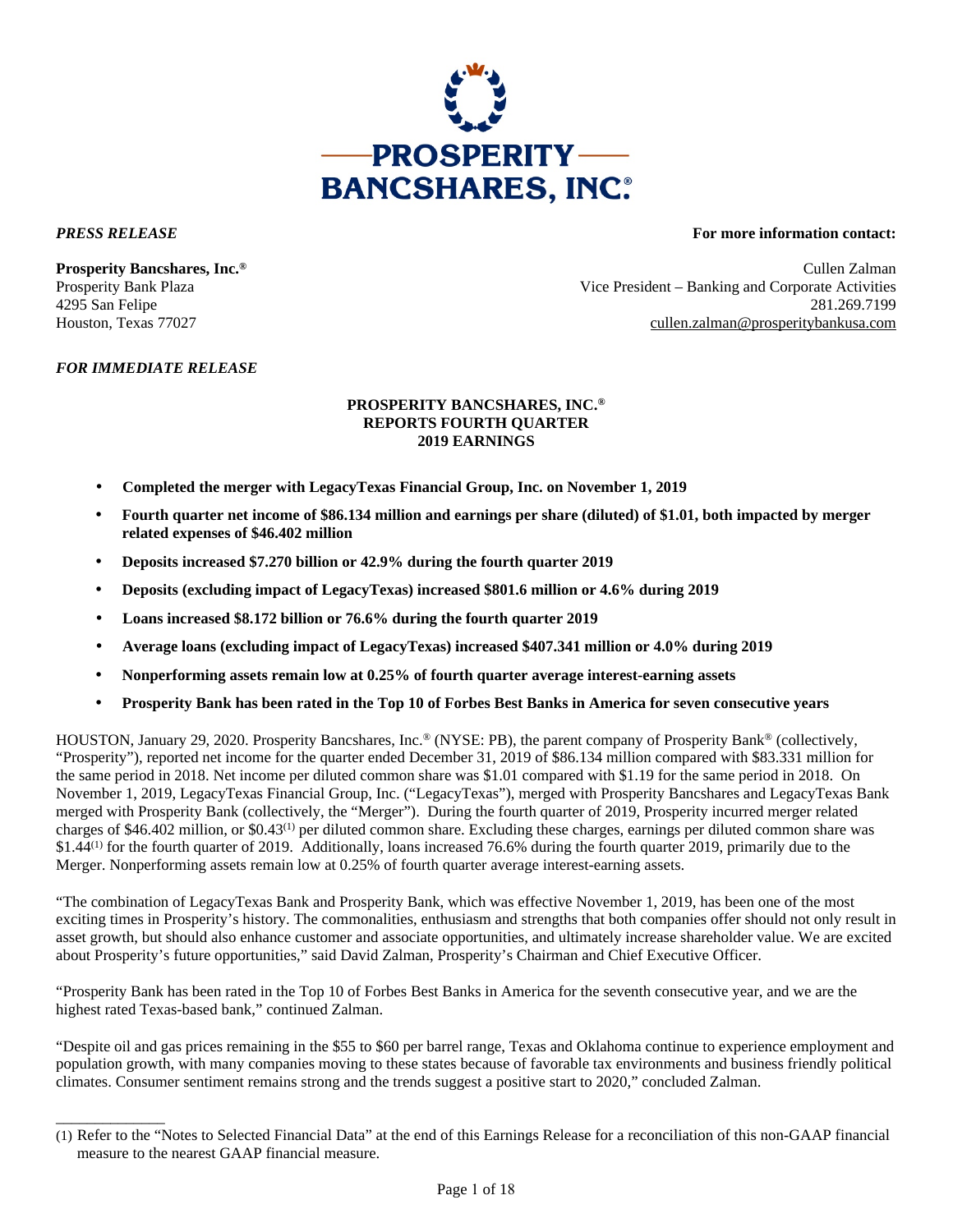## **Results of Operations for the Three Months Ended December 31, 2019**

Net income was \$86.134 million<sup>(2)</sup> for the three months ended December 31, 2019 compared with \$83.331 million<sup>(3)</sup> for the same period in 2018 and was impacted by merger related expenses of \$46.402 million. Net income per diluted common share was \$1.01 for the three months ended December 31, 2019 compared with \$1.19 for the same period in 2018 and was also impacted by the merger related expenses. Annualized returns on average assets, average common equity and average tangible common equity for the three months ended December 31, 2019 were 1.19%, 6.33% and 12.50%<sup>(1)</sup>, respectively. Excluding merger related expenses, annualized returns on average assets, average common equity and average tangible common equity for the three months ended December 31, 2019 were  $1.69\%^{(1)}$ , 9.02% $^{(1)}$  and 17.82% $^{(1)}$ , respectively. Prosperity's efficiency ratio (excluding credit loss provisions, net gains on the sale of assets and securities and taxes) was 58.07%<sup>(1)</sup> for the three months ended December 31, 2019. Excluding merger related expenses, the efficiency ratio was  $40.85\%$ <sup>(1)</sup> for the three months ended December 31, 2019.

Net interest income before provision for credit losses for the three months ended December 31, 2019 was \$232.030 million compared with \$157.248 million for the same period in 2018, an increase of \$74.782 million or 47.6%. The increase was primarily due to the Merger and the increase in loan discount accretion of \$20.839 million. On a linked quarter basis, net interest income before provision for credit losses was \$232.030 million compared with \$153.990 million for the three months ended September 30, 2019. The increase was primarily due to the Merger and the increase in loan discount accretion of \$22.459 million.

The net interest margin on a tax equivalent basis was 3.66% for the three months ended December 31, 2019 compared with 3.15% for the same period in 2018. The change was primarily due to increased interest-earning assets and the \$20.839 million increase in loan discount accretion related to the Merger. On a linked quarter basis, the net interest margin on a tax equivalent basis was 3.66% for the three months ended December 31, 2019 compared with 3.16% for the three months ended September 30, 2019. The change was primarily due to increased interest-earning assets and the \$22.459 million increase in loan discount accretion related to the Merger.

Noninterest income was \$35.506 million for the three months ended December 31, 2019 compared with \$29.079 million for the same period in 2018, an increase of \$6.427 million or 22.1%. This increase was primarily due to an increase in other noninterest income, mortgage income, nonsufficient funds fees and credit card, debit card and ATM card fees mainly due to the Merger, partially offset by the loss on sale of assets. On a linked quarter basis, noninterest income increased \$4.833 million or 15.8% to \$35.506 million compared with \$30.673 million for the three months ended September 30, 2019, primarily due to the Merger.

Noninterest expense was \$156.451 million for the three months ended December 31, 2019 compared with \$80.804 million for the same period in 2018, an increase of \$75.647 million or 93.6%. On a linked quarter basis, noninterest expense increased \$75.752 million or 93.9% to \$156.451 million compared with \$80.699 million for the three months ended September 30, 2019. Both increases were primarily due to the merger related expenses of \$46.402 million and additional expenses related to two months of operations related to the LegacyTexas banking centers and lending function.

### **Results of Operations for the Year Ended December 31, 2019**

\_\_\_\_\_\_\_\_\_\_\_\_\_\_

Net income was \$332.552 million<sup>(4)</sup> for the year ended December 31, 2019 compared with \$321.812 million<sup>(5)</sup> for the same period in 2018, an increase of \$10.740 million or 3.3%, and was impacted by merger related expenses of \$46.402 million. Net income per diluted common share was \$4.52 for the year ended December 31, 2019 compared with \$4.61 for the same period in 2018, a decrease of 2.0%, and was also impacted by the merger related expenses. Annualized returns on average assets, average common equity and average tangible common equity for the year ended December 31, 2019 were 1.38%, 7.46% and 14.23%(1), respectively. Excluding merger related expenses, annualized returns on average assets, average common equity and average tangible common equity for the year ended December 31, 2019 were 1.53%<sup>(1)</sup>, 8.28%<sup>(1)</sup> and 15.80%<sup>(1)</sup>, respectively. Prosperity's efficiency ratio (excluding credit loss provisions, net gains and losses on the sale of assets and securities and taxes) was 48.25%(1) for the year ended December 31, 2019. Excluding merger related expenses, the efficiency ratio was 42.60%(1) for the year ended December 31, 2019.

Net interest income before provision for credit losses for the year ended December 31, 2019 was \$695.769 million compared with \$629.593 million for the same period in 2018, an increase of \$66.176 million or 10.5%. This change was primarily due to the Merger and the increase in loan discount accretion of \$14.136 million.

The net interest margin on a tax equivalent basis for the year ended December 31, 2019 was 3.32% compared with 3.18% for the same period in 2018. This change was primarily due to increased interest-earning assets related to the Merger and the increase in loan discount accretion of \$14.136 million.

<sup>(2)</sup> Includes purchase accounting adjustments of \$19.883 million, net of tax, primarily comprised of loan discount accretion of \$23.742 million, and merger related expenses of \$46.402 million for the three months ended December 31, 2019.

<sup>(3)</sup> Includes purchase accounting adjustments of \$2.099 million, net of tax, primarily comprised of loan discount accretion of \$2.903 million for the three months ended December 31, 2018.

<sup>(4)</sup> Includes purchase accounting adjustments of \$22.932 million, net of tax, primarily comprised of loan discount accretion of \$28.045 million, and merger related expenses of \$46.402 million for the year ended December 31, 2019.

<sup>(5)</sup> Includes purchase accounting adjustments of \$10.070 million, net of tax, primarily comprised of loan discount accretion of \$13.909 million for the year ended December 31, 2018.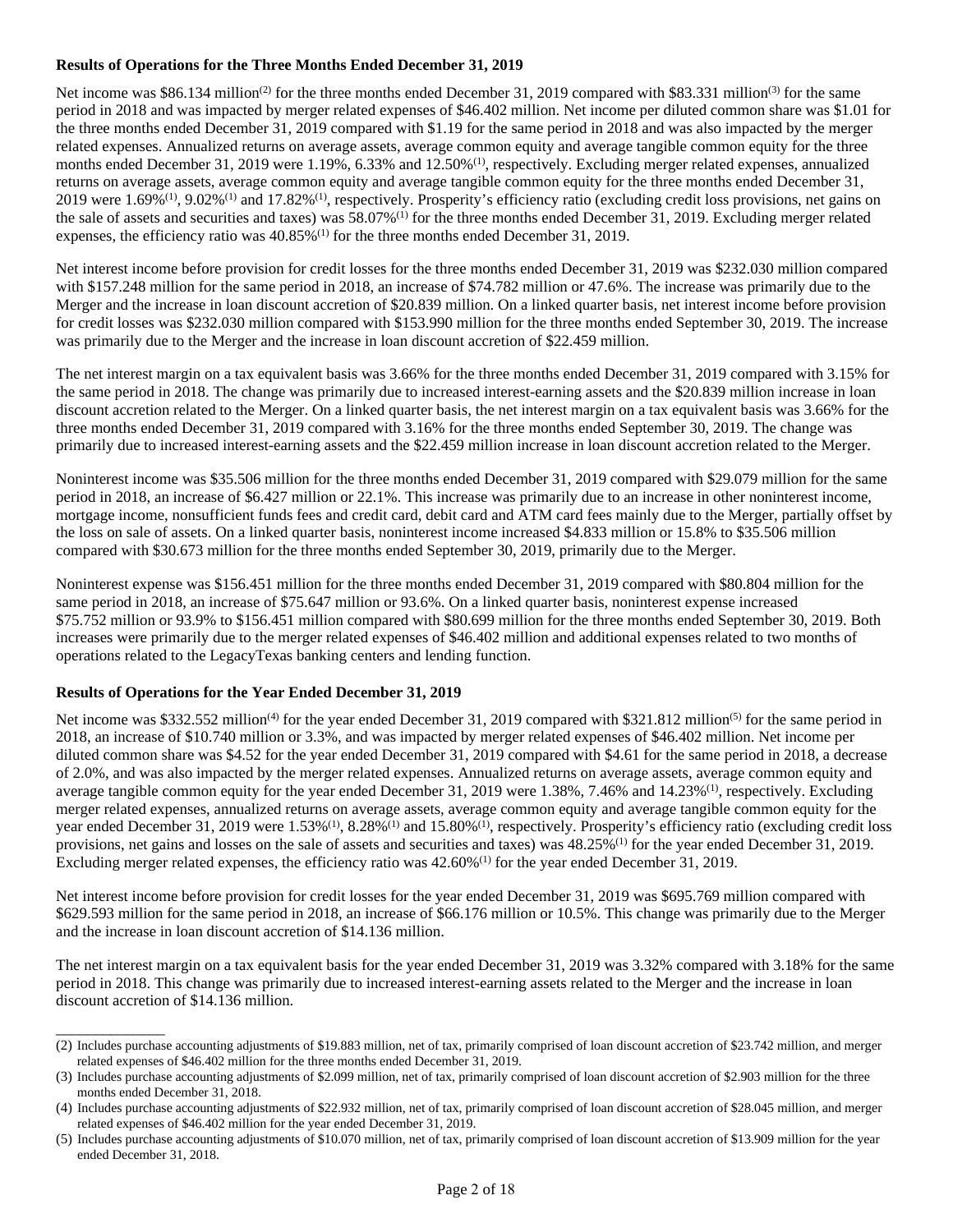Noninterest income was \$124.281 million for the year ended December 31, 2019 compared with \$116.012 million for the same period in 2018, an increase of \$8.269 million or 7.1%. This increase was primarily due to an increase in other noninterest income, mortgage income, nonsufficient funds fees and credit card, debit card and ATM card fees mainly due to the Merger.

Noninterest expense was \$396.542 million for the year ended December 31, 2019 compared with \$326.220 million for the same period in 2018, an increase of \$70.322 million or 21.6%. The change was primarily due to the \$46.402 million of merger related expenses and additional expenses related to two months of operations related to the LegacyTexas banking centers and lending function.

### **Balance Sheet Information**

At December 31, 2019, Prosperity had \$32.186 billion in total assets, an increase of \$9.492 billion or 41.8%, compared with \$22.693 billion at December 31, 2018.

Loans at December 31, 2019 were \$18.845 billion, an increase of \$8.475 billion or 81.7%, compared with \$10.370 billion at December 31, 2018. Linked quarter loans increased \$8.172 billion or 76.6% from \$10.673 billion at September 30, 2019.

As part of its lending activities, Prosperity extends credit to oil and gas production and servicing companies. Oil and gas production loans are loans to companies directly involved in the exploration and or production of oil and gas. Oil and gas servicing loans are loans to companies that provide services for oil and gas production and exploration. At December 31, 2019, oil and gas loans totaled \$698.277 million (net of discount) or 3.7% of total loans, of which \$401.452 million were production loans and \$296.825 million were servicing loans, compared with total oil and gas loans of \$372.482 million (net of discount) or 3.6% of total loans at December 31, 2018, of which \$114.175 million were production loans and \$258.307 million were servicing loans.

Deposits at December 31, 2019 were \$24.200 billion, an increase of \$6.943 billion or 40.2%, compared with \$17.257 billion at December 31, 2018. Linked quarter deposits increased \$7.270 billion or 42.9% from \$16.930 billion at September 30, 2019.

The table below provides detail on the impact of loans acquired and deposits assumed in the Merger:

### **Balance Sheet Data (at period end) (In thousands)**

| (III GRUGBRIG)                                                    |                 |             |              |     |              |
|-------------------------------------------------------------------|-----------------|-------------|--------------|-----|--------------|
|                                                                   | Dec 31, 2019    |             | Sep 30, 2019 |     | Dec 31, 2018 |
|                                                                   | (Unaudited)     | (Unaudited) |              |     | (Unaudited)  |
| Loans acquired (including new production since acquisition date): |                 |             |              |     |              |
| LegacyTexas:                                                      |                 |             |              |     |              |
| Loans held for sale                                               | \$<br>66,745    | S           |              | S   |              |
| Loans held for investment                                         | 6,636,855       |             |              |     |              |
| Loans held for investment - Warehouse Purchase Program            | 1,552,762       |             |              |     |              |
| All other loans                                                   | 10,588,984      |             | 10,673,345   |     | 10,370,313   |
| Total loans                                                       | 18,845,346      |             | 10,673,345   |     | 10,370,313   |
|                                                                   |                 |             |              |     |              |
| Deposits assumed (including new deposits since acquisition date): |                 |             |              |     |              |
| LegacyTexas                                                       | \$<br>6,141,546 | S           |              | \$. |              |
| All other deposits                                                | 18,058,186      |             | 16,929,920   |     | 17,256,558   |
| Total deposits                                                    | 24,199,732      |             | 16,929,920   |     | 17,256,558   |
|                                                                   |                 |             |              |     |              |

Excluding loans acquired in the Merger and new production by the acquired lending operations since November 1, 2019, loans at December 31, 2019 grew \$218.671 million or 2.1% compared with December 31, 2018 and decreased \$84.361 million or 0.8% compared to September 30, 2019.

Excluding deposits assumed in the Merger and new deposits generated at the acquired banking centers since November 1, 2019, deposits at December 31, 2019 grew \$801.628 million or 4.6% compared with December 31, 2018 and grew \$1.128 billion or 6.7% compared to September 30, 2019.

### **Asset Quality**

Nonperforming assets totaled \$62.943 million or 0.25% of quarterly average interest-earning assets at December 31, 2019, compared with \$18.956 million or 0.10% of quarterly average interest-earning assets at December 31, 2018, and \$51.157 million or 0.26% of quarterly average interest-earning assets at September 30, 2019. The increase during the fourth quarter 2019 was primarily due to the Merger.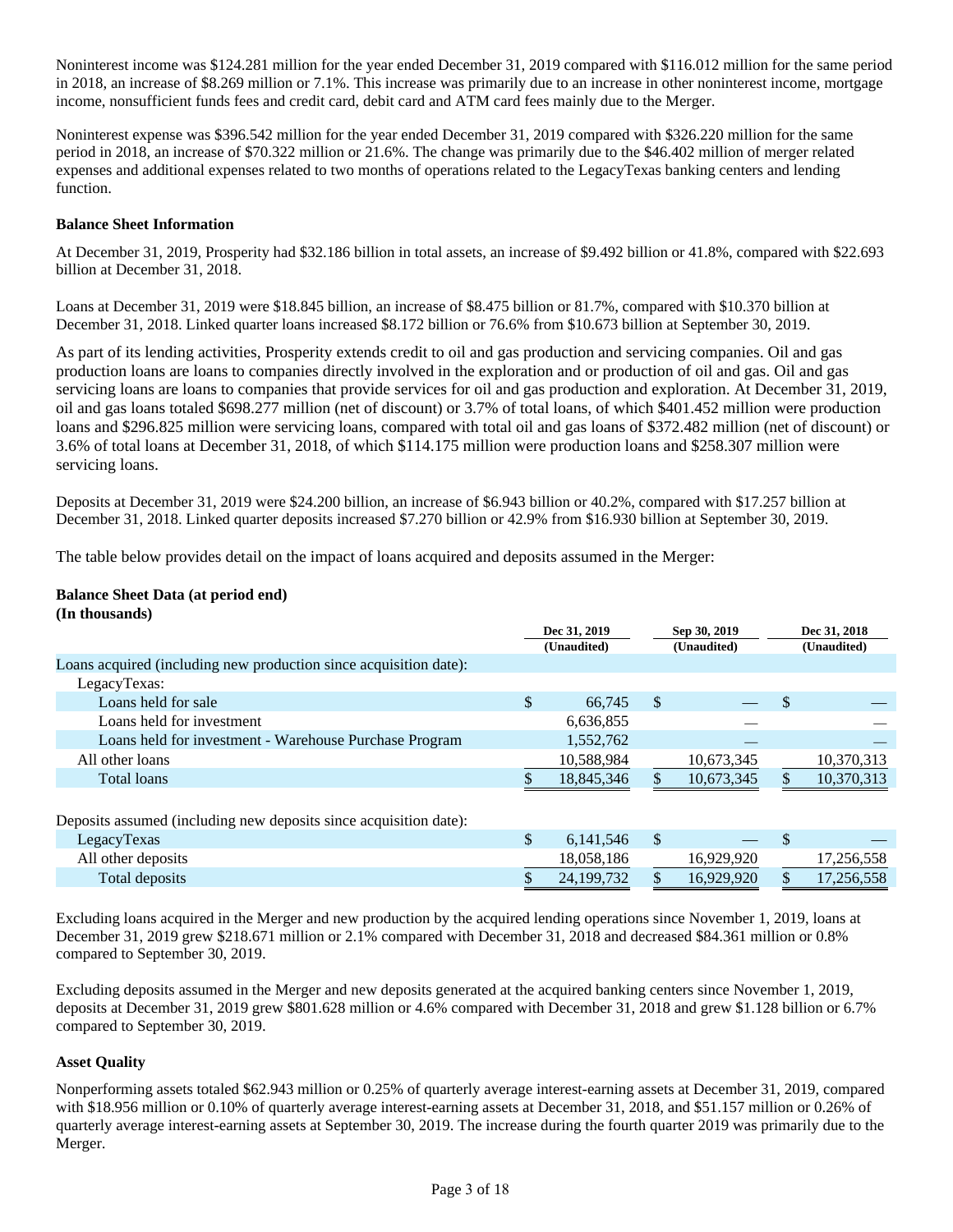The allowance for credit losses was \$87.469 million or 0.46% of total loans at December 31, 2019, \$86.440 million or 0.83% of total loans at December 31, 2018 and \$87.061 million or 0.82% of total loans at September 30, 2019. Excluding loans acquired that are accounted for under FASB Accounting Standards Codification ("ASC") Topics 310-20 and 310-30 and Warehouse Purchase Program loans of \$1.553 billion, the allowance for credit losses was 0.83%<sup>(1)</sup> of remaining loans as of December 31, 2019, compared with 0.88%(1) at December 31, 2018 and 0.85%(1) at September 30, 2019.

The provision for credit losses was \$1.700 million for the three months ended December 31, 2019 compared with \$1.000 million for the three months ended December 31, 2018 and \$1.100 million for the three months ended September 30, 2019. The provision for credit losses was \$4.300 million for the year ended December 31, 2019 compared with \$16.350 million for the year ended December 31, 2018.

Net charge-offs were \$1.291 million for the three months ended December 31, 2019 compared with net charge-offs of \$556 thousand for the three months ended December 31, 2018 and net charge-offs of \$1.046 million for the three months ended September 30, 2019. Net charge-offs were \$3.271 million for the year ended December 31, 2019 compared with \$13.951 million for the year ended December 31, 2018.

## **Dividend**

Prosperity Bancshares declared a first quarter cash dividend of \$0.46 per share to be paid on April 1, 2020 to all shareholders of record as of March 16, 2020.

### **Merger with LegacyTexas Financial Group, Inc.**

On November 1, 2019, Prosperity completed the merger with LegacyTexas and its wholly-owned subsidiary LegacyTexas Bank headquartered in Plano, Texas. LegacyTexas Bank operated 42 locations in 19 North Texas cities in and around the Dallas-Fort Worth area.

Pursuant to the terms of the merger agreement, Prosperity issued 26,228,148 shares of Prosperity common stock plus \$308.585 million in cash for all outstanding shares of LegacyTexas, which resulted in goodwill of \$1.323 billion as of December 31, 2019. Additionally, Prosperity recognized \$60.058 million of core deposit intangibles as of December 31, 2019. The goodwill balance as of December 31, 2019 does not include subsequent fair value adjustments that are still being finalized.

### **Conference Call**

Prosperity's management team will host a conference call on Wednesday, January 29, 2020 at 11:30 a.m. Eastern Time (10:30 a.m. Central Time) to discuss Prosperity's fourth quarter 2019 earnings. Individuals and investment professionals may participate in the call by dialing 877-883-0383 for domestic participants, or 412-902-6506 for international participants. The elite entry number is 2006967.

Alternatively, individuals may listen to the live webcast of the presentation by visiting Prosperity's website at www.prosperitybankusa.com. The webcast may be accessed from Prosperity's home page by selecting "Presentations & Calls" from the drop-down menu on the Investor Relations tab and following the instructions.

### **Non-GAAP Financial Measures**

Prosperity's management uses certain non-GAAP financial measures to evaluate its performance. Specifically, Prosperity reviews tangible book value per share, return on average tangible common equity, tangible equity to tangible assets ratio and the efficiency ratio, excluding net gains and losses on the sale of assets and securities. Further, as a result of acquisitions and the related purchase accounting adjustments, Prosperity uses certain non-GAAP financial measures and ratios that exclude the impact of these items to evaluate its allowance for credit losses to total loans (excluding acquired loans accounted for under ASC Topics 310-20, "*Receivables-Nonrefundable Fees and Other Costs*" and 310-30, "*Receivables-Loans and Debt Securities Acquired with Deteriorated Credit Quality*"). Prosperity believes these non-GAAP financial measures provide information useful to investors in understanding Prosperity's financial results and that their presentation, together with the accompanying reconciliations, provides a more complete understanding of factors and trends affecting Prosperity's business and allows investors to view performance in a manner similar to management, the entire financial services sector, bank stock analysts and bank regulators. Further, Prosperity believes that these non-GAAP financial measures provide useful information by excluding certain items that may not be indicative of its core operating earnings and business outlook. These non-GAAP financial measures should not be considered a substitute for, nor of greater importance than, GAAP basis financial measures and results; Prosperity strongly encourages investors to review its consolidated financial statements in their entirety and not to rely on any single financial measure. Because non-GAAP financial measures are not standardized, it may not be possible to compare these financial measures with other companies' non-GAAP financial measures having the same or similar names. Please refer to the "Notes to Selected Financial Data" at the end of this Earnings Release for a reconciliation of these non-GAAP financial measures to the nearest respective GAAP financial measures.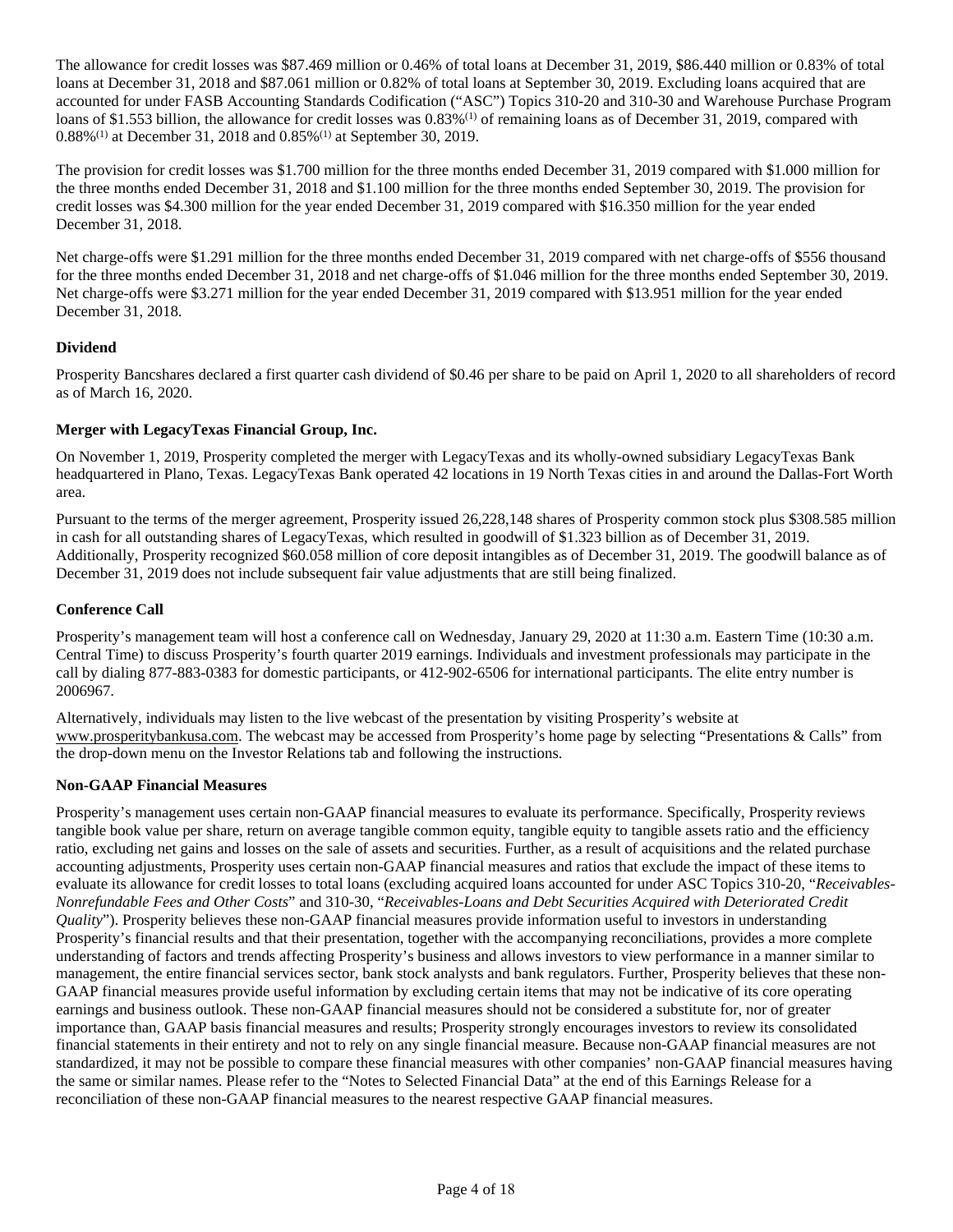### **Prosperity Bancshares, Inc. ®**

As of December 31, 2019, Prosperity Bancshares, Inc.® is a \$32.2 billion Houston, Texas based regional financial holding company providing personal banking services and investments to consumers and businesses throughout Texas and Oklahoma. Founded in 1983, Prosperity believes in a community banking philosophy, taking care of customers, businesses and communities in the areas it serves by providing financial solutions to simplify everyday financial needs. In addition to offering traditional deposit and loan products, Prosperity offers digital banking solutions, credit and debit cards, mortgage services, retail brokerage services, trust and wealth management, and cash management.

As of December 31, 2019, Prosperity operated 285 full-service banking locations: 65 in the Houston area, including The Woodlands; 30 in the South Texas area including Corpus Christi and Victoria; 33 in the Dallas/Fort Worth area; 22 in the East Texas area; 29 in the Central Texas area including Austin and San Antonio; 34 in the West Texas area including Lubbock, Midland-Odessa and Abilene; 16 in the Bryan/College Station area; 6 in the Central Oklahoma area; 8 in the Tulsa, Oklahoma area and 42 in the Dallas/Fort Worth area currently doing business as LegacyTexas Bank.

### **Cautionary Notes on Forward-Looking Statements**

"Safe Harbor" Statement under the Private Securities Litigation Reform Act of 1995: This release contains, and the remarks by Prosperity's management on the conference call may contain, forward-looking statements within the meaning of the federal securities laws, including Section 27A of the Securities Act of 1933, as amended, and Section 21E of the Securities Exchange Act of 1934, as amended. Forward-looking statements are typically, but not exclusively, identified by the use in the statements of words or phrases such as "aim," "anticipate," "estimate," "expect," "goal," "guidance," "intend," "is anticipated," "is expected," "is intended," "objective," "plan," "projected," "projection," "will affect," "will be," "will continue," "will decrease," "will grow," "will impact," "will increase," "will incur," "will reduce," "will remain," "will result," "would be," variations of such words or phrases (including where the word "could," "may," or "would" is used rather than the word "will" in a phrase) and similar words and phrases indicating that the statement addresses some future result, occurrence, plan or objective. Forward-looking statements include all statements other than statements of historical fact, including forecasts or trends, and are based on current expectations, assumptions, estimates and projections about Prosperity Bancshares and its subsidiaries. These forward-looking statements may include information about Prosperity's possible or assumed future economic performance or future results of operations, including future revenues, income, expenses, provision for loan losses, provision for taxes, effective tax rate, earnings per share and cash flows and Prosperity's future capital expenditures and dividends, future financial condition and changes therein, including changes in Prosperity's loan portfolio and allowance for loan losses, future capital structure or changes therein, as well as the plans and objectives of management for Prosperity's future operations, future or proposed acquisitions, the future or expected effect of acquisitions on Prosperity's operations, results of operations, financial condition, and future economic performance, statements about the anticipated benefits of the proposed transaction, and statements about the assumptions underlying any such statement. These forward-looking statements are not guarantees of future performance and are subject to risks and uncertainties, many of which are outside of Prosperity's control, which may cause actual results to differ materially from those expressed or implied by the forward-looking statements. These risks and uncertainties include but are not limited to whether Prosperity can: successfully identify acquisition targets and integrate the businesses of acquired companies and banks, including LegacyTexas; continue to sustain its current internal growth rate or total growth rate; provide products and services that appeal to its customers; continue to have access to debt and equity capital markets; and achieve its sales objectives. Other risks include, but are not limited to: the possibility that credit quality could deteriorate; actions of competitors; changes in laws and regulations (including changes in governmental interpretations of regulations and changes in accounting standards); the possibility that the anticipated benefits of an acquisition transaction, including the LegacyTexas transaction, are not realized when expected or at all, including as a result of the impact of, or problems arising from, the integration of two companies or as a result of the strength of the economy and competitive factors generally; a deterioration or downgrade in the credit quality and credit agency ratings of the securities in Prosperity's securities portfolio; customer and consumer demand, including customer and consumer response to marketing; effectiveness of spending, investments or programs; fluctuations in the cost and availability of supply chain resources; economic conditions, including currency rate, interest rate and commodity price fluctuations; and weather. These and various other factors are discussed in Prosperity Bancshares' Annual Report on Form 10-K for the year ended December 31, 2018 and other reports and statements Prosperity Bancshares has filed with the Securities and Exchange Commission ("SEC"). Copies of the SEC filings for Prosperity Bancshares may be downloaded from the Internet at no charge from http://www.prosperitybankusa.com.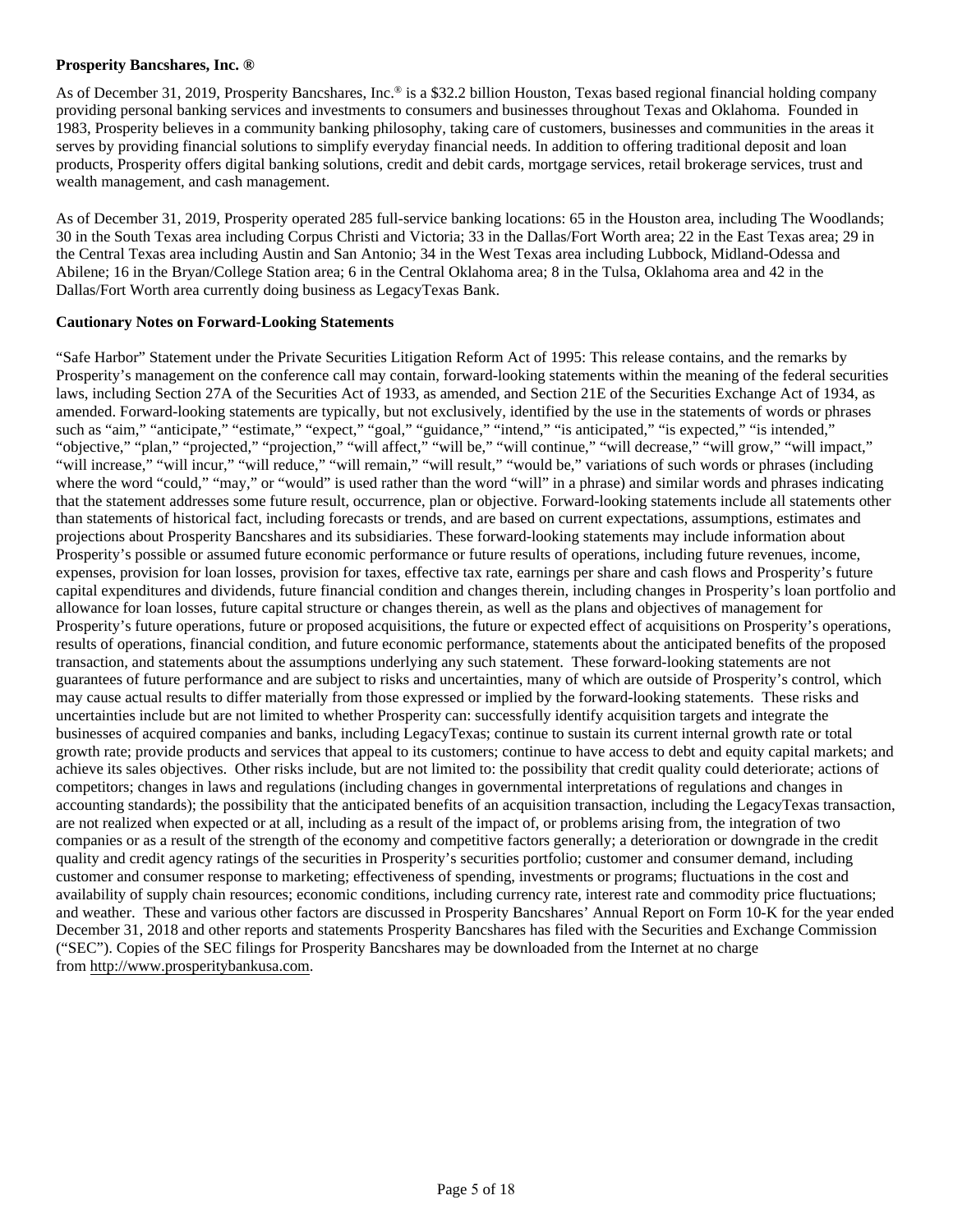**Bryan/College Station Area <b>Fort Worth** Canton Canton Canton Bast Bernard 86<sup>th</sup> Street Bryan Blues and Bast Bernard 86<sup>th</sup> Street Bryan Blues Blues and Blues Blues Blues and Street Blues Blues and Street Blues and Street

Frisco Museum Place Cinco Ranch Yorktown Preston Forest Sachse **Lubbock Lubbock Lubbock Angleton Lubbock Lubbock Lubbock Lubbock Lubbock Lubbock Lubbock** The Colony **East Texas Area East Texas Area** Bay City 4<sup>th</sup> Street 4<sup>th</sup> Street **Athens East Turtle Creek Athens Beaumont 66<sup>th</sup> Street** Turtle Creek Athens Athens Athens **Beaumont** 66<sup>th</sup> Street Westmoreland Blooming Grove Cleveland 82<sup>nd</sup> Street

### Allandale **LegacyTexas Dallas/Fort Worth Area** Winnie Winnie Brownwood<br>Cedar Park **LegacyTexas Dallas Morth Area Houston Area** Wirt With Cisco Cisco Cedar Park **LegacyTexas Dallas Houston Area** Wirt Cisco Congress 14th Street **Houston** Comanche Lakeway Addison Aldine **South Texas Area -** Early Liberty Hill Allen Alief **Corpus Christi** Floydada Northland Carrollton Carrollton Carrollton Bellaire Calallen Calallen Corman

Oak Hill Coppell Beltway Carmel Levelland Research Blvd Downtown Grapevine Clear Lake Northwest Littlefield Westlake East Plano Copperfield Saratoga Merkel El Dorado Cypress Timbergate Plainview **Other Central Texas Area** Frisco **Frisco Downtown** Downtown Water Street San Angelo<br> **Cocations** San Angelo<br>
Slaton Prisco-South Eastex **Locations** Frisco-South **Eastex** Eastex **Eastex** Eastex Slaton Bastrop **Frisco-West** Frisco-West **Fairfield** Fairfield **Victoria** Snyder Canyon Lake Garland First Colony Victoria Main Dime Box Grapevine Fry Road Victoria-Navarro **Oklahoma** Dripping Springs **Grapevine Drive-thru** Gessner Grapevine Central Oklahoma Area<br>
Grapevine Drive-thru Gessner Gladebrook Victoria Salem **Oklahoma City**<br>
Cladebrook Victoria Salem **Oklahoma City** Elgin Lake Highlands Gladebrook Victoria Salem **Oklahoma City** Flatonia LegacyTexas Grand Parkway 23rd Street Georgetown McKinney McKinney Heights **Other South Texas Area** Expressway Gruene McKinney-380 Highway 6 West **Constant Constant Constant Constant Constant Constant Constant Constant Constant Constant Constant Constant Const** Gruene **McKinney-380** McKinney-380 Highway 6 West **Locations Locations** I-240 Kingsland North Carrolton Little York Alice Memorial La Grange North East Tarrant County Medical Center Aransas Pass New Braunfels **Racing Park Cities Colony Creek** Locations Colony Creek Locations Pleasanton Plano-West Pasadena Cuero Edmond Round Rock Preston Forest Pecan Grove Edna Norman San Antonio Preston Road Pin Oak Goliad Schulenburg **Preston Royal River Oaks** River Oaks Gonzales **Gonzales Tulsa Area** Seguin Richardson Sugar Land Hallettsville **Tulsa** Smithville Suchardson-West SW Medical Center Kingsville Garnett Garnett Garnett Garnett Garnett (Garnett Garnett Garnett Garnett Garnett Garnett Garnett Garnett Garnett Garnett Garnett Garnett Garnett Garnett Garnett Garne Thorndale a Rosewood Court and Tanglewood Court Tanglewood Mathis Rarvard Harvard Weimar **The Plaza** Padre Island Memorial Memorial The Plaza Padre Island Memorial Memorial Trinity Mills Uptown Palacios Sheridan **Dallas/Fort Worth Area** West 15th Waugh Drive Port Lavaca S. Harvard S. Harvard West Allen West Allen West Allen West Portland Portland Dallas **Dallas West Allen** West Allen **West Allen** Westheimer **Portland** Portland Utica Tower Abrams Centre Wylie West University Rockport Yale Balch Springs Woodcreek Sinton Camp Wisdom **LegacyTexas Fort Worth Rational Computations Cedar Hill Cedar Hill Constant Computer Computer Cedar Hill Computer Computer Computer Cedar Hill Computer Computer Computer Computer Computer Computer Computer** Cedar Hill **Rulen Maty (Exception Automatic Properties)** And Maty Maty of Voakum Owasso

### Frisco-West Renaissance Square Katy-Spring Green Kiest **West Texas Area** McKinney **LegacyTexas Other Dallas/Fort Worth The Woodlands Abilene**

Midway Flower Mound The Woodlands-I-45 Barrow Street<br>Plano Straet Grand Prairie The Woodlands-Research Forest Cypress Street  ${\bf Grad {\bf } False}$  The Woodlands-Research Forest Cypress Street Jacksboro<br>Judge Ely Preston Road Runaway Bay **Other Houston Area** Mockingbird **Reatherford Locations** 

Bryan City Haltom City Carthage Carthage El Campo 98<sup>th</sup> Street Bryan-29th Street **Street** Keller Keller Corsicana Corsicana Dayton Bryan-29th Street Avenue Q Bryan-East North University Noanoke Crockett Galveston Galveston North University Bryan-North Stockyards Stockyards Eustace Groves Groves Texas Tech Student Union<br>Caldwell Gilmer Hempstead Hempstead Caldwell Gilmer Hempstead College Station **College Station Other Dallas/Fort Worth Area** Grapeland Grapeland Hitchcock **Midland**<br>
Crescent Point **Constant Constant Locations** Gun Barrel City **Constant Constant Constant Constant Constant Constant** Crescent Point **Locations Locations Locations Gun Barrel City Liberty Liberty Wadley** Hearne Arlington Jacksonville Magnolia Wall Street Huntsville Azle Azle Kerens Magnolia Parkway Madisonville Ennis Longview Mont Belvieu **Odessa** Navasota Gainesville Mount Vernon Nederland Grandview New Waverly **Solution Community Community Grant** Palestine Palestine Needville Needville Grant Rock Prairie Sammer Granbury (Granbury Rusk Rusk Rosenberg Rosenberg Kermit Highway Southwest Parkway Mesquite Muenster Seven Points Shadow Creek Parkway Parkway Mesquite Shadow Creek Parkway News<br>
Seven Point Spring Shadow Creek Parkway Nuenster Spring Shadow Creek Spring Shadow Creek Parkway Nuenster Sp Tower Point **Subset Constructed Construction** Muenster **Teague** Teague **Spring** Wellborn Road **Sanger** Sanger Sanger Tyler-Beckham Tomball The Texas Area<br> **Sanger** Watahachie Tyler-South Broadway Waller Waller **Locations** Waxahachie Tyler-South Broadway Waller **Locations Central Texas Area Weatherford** Weatherford Tyler-University West Columbia Big Spring **Austin** Winnsboro Wharton Brownfield

McKinney-Stonebridge **Area Locations** The Woodlands-College Park Antilley Road

- - -

4<sup>th</sup> Street

Lexington **Oak Cliff** Oak Cliff Memorial Drive Beeville **Color Creek Other Central Oklahoma Area**<br>
Northside Colony Creek **Locations Locations**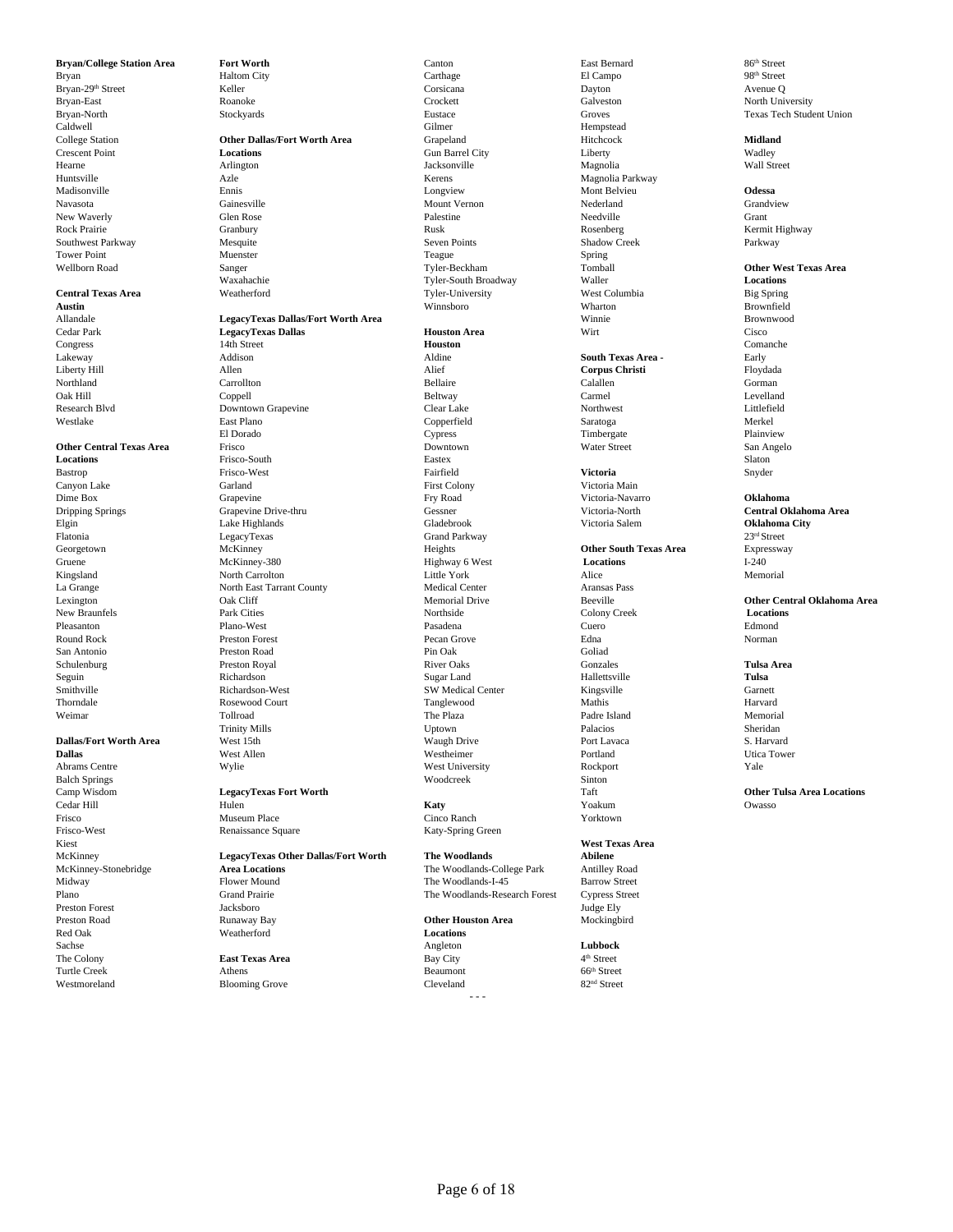|                                                | Dec 31, 2019 | Sep 30, 2019 | Jun 30, 2019 | Mar 31, 2019 | Dec 31, 2018 |
|------------------------------------------------|--------------|--------------|--------------|--------------|--------------|
| <b>Balance Sheet Data (at period end)</b>      |              |              |              |              |              |
| Loans held for sale                            | \$<br>80,959 | \$<br>20,284 | \$<br>20,315 | \$<br>24,398 | \$<br>29,367 |
| Loans held for investment                      | 17,211,625   | 10,653,061   | 10,567,060   | 10,389,624   | 10,340,946   |
| Loans held for investment - Warehouse Purchase |              |              |              |              |              |
| Program                                        | 1,552,762    |              |              |              |              |
| <b>Total loans</b>                             | 18,845,346   | 10,673,345   | 10,587,375   | 10,414,022   | 10,370,313   |
|                                                |              |              |              |              |              |
| Investment securities $(A)$                    | 8,570,056    | 8,495,206    | 8,951,940    | 9,137,645    | 9,408,966    |
| Federal funds sold                             | 519          | 521          | 555          | 566          | 552          |
| Allowance for credit losses                    | (87, 469)    | (87,061)     | (87,006)     | (86,091)     | (86, 440)    |
| Cash and due from banks                        | 573,589      | 420,359      | 302,069      | 291,498      | 410,575      |
| Goodwill                                       | 3,223,671    | 1,900,845    | 1,900,845    | 1,900,845    | 1,900,845    |
| Core deposit intangibles, net                  | 86,404       | 29,051       | 30,299       | 31,564       | 32,883       |
| Other real estate owned                        | 6,936        | 815          | 2,005        | 2,096        | 1,805        |
| Fixed assets, net                              | 326,832      | 263,703      | 262,479      | 257,595      | 257,046      |
| Other assets                                   | 639,824      | 396,033      | 424,660      | 404,501      | 396,857      |
| Total assets                                   | \$32,185,708 | \$22,092,817 | \$22,375,221 | \$22,354,241 | \$22,693,402 |
|                                                |              |              |              |              |              |
| Noninterest-bearing deposits                   | \$7,763,894  | \$5,784,002  | \$5,691,236  | \$5,673,707  | \$5,666,115  |
| Interest-bearing deposits                      | 16,435,838   | 11,145,918   | 11,196,393   | 11,524,063   | 11,590,443   |
| Total deposits                                 | 24,199,732   | 16,929,920   | 16,887,629   | 17,197,770   | 17,256,558   |
| Other borrowings                               | 1,303,730    | 600,795      | 940,874      | 680,952      | 1,031,126    |
| Securities sold under repurchase agreements    | 377,294      | 311,404      | 313,825      | 254,573      | 284,720      |
| Subordinated notes                             | 125,804      |              |              |              |              |
| Other liabilities                              | 208,313      | 123,892      | 104,998      | 111,156      | 68,174       |
| <b>Total liabilities</b>                       | 26,214,873   | 17,966,011   | 18,247,326   | 18,244,451   | 18,640,578   |
| Shareholders' equity <sup>(B)</sup>            | 5,970,835    | 4,126,806    | 4,127,895    | 4,109,790    | 4,052,824    |
| Total liabilities and equity                   | \$32,185,708 | \$22,092,817 | \$22,375,221 | \$22,354,241 | \$22,693,402 |

**(A) Includes \$763, \$49, \$1,611, \$895 and \$392 in unrealized gains on available for sale securities for the quarterly periods ended December 31, 2019, September 30, 2019, June 30, 2019, March 31, 2019 and December 31, 2018, respectively.**

**(B) Includes \$602, \$38, \$1,273, \$706 and \$310 in after-tax unrealized gains on available for sale securities for the quarterly periods ended December 31, 2019, September 30, 2019, June 30, 2019, March 31, 2019 and December 31, 2018, respectively.**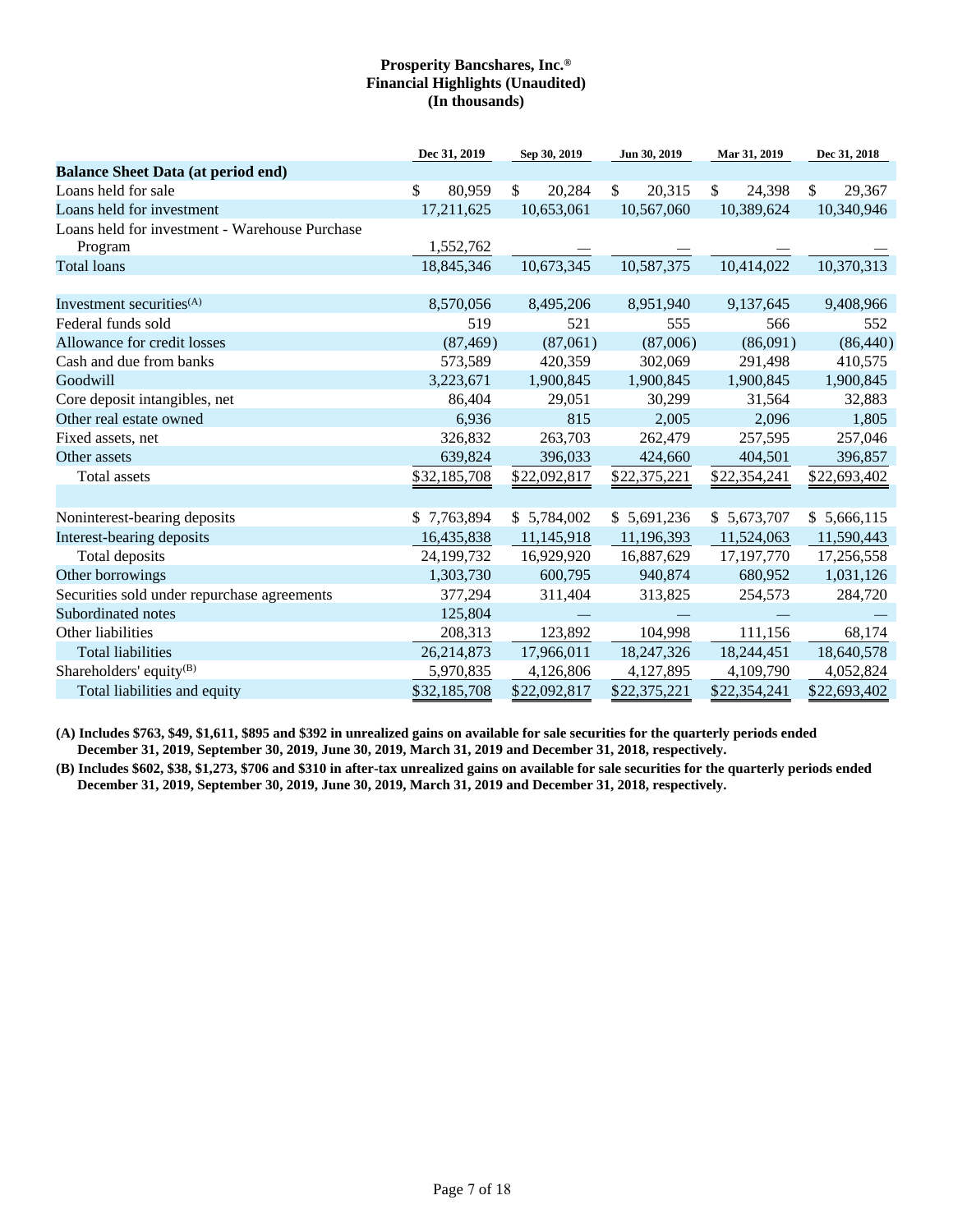|                                                                     |                  | <b>Three Months Ended</b> |                   | <b>Year-to-Date</b> |                          |                 |                                 |
|---------------------------------------------------------------------|------------------|---------------------------|-------------------|---------------------|--------------------------|-----------------|---------------------------------|
|                                                                     | Dec 31,<br>2019  | Sep 30,<br>2019           | Jun 30,<br>2019   | Mar 31,<br>2019     | Dec 31,<br>2018          | Dec 31,<br>2019 | Dec 31,<br>2018                 |
| <b>Income Statement Data</b>                                        |                  |                           |                   |                     |                          |                 |                                 |
| Interest income:                                                    |                  |                           |                   |                     |                          |                 |                                 |
| Loans                                                               | \$222,910        | \$134,943                 | \$133,525         | \$130,065           | \$130,627                | \$621,443       | \$503,963                       |
| Securities <sup>(C)</sup>                                           | 49,348           | 50,872                    | 53,944            | 55,648              | 56,170                   | 209,812         | 221,909                         |
| Federal funds sold and other earning assets                         | 600              | 363                       | 318               | 402                 | 397                      | 1,683           | 1,337                           |
| Total interest income                                               | 272,858          | 186,178                   | 187,787           | 186,115             | 187,194                  | 832,938         | 727,209                         |
| Interest expense:                                                   |                  |                           |                   |                     |                          |                 |                                 |
| Deposits                                                            | 32,759           | 26,939                    | 26,562            | 25,128              | 21,643                   | 111,388         | 71,384                          |
| Other borrowings                                                    | 6,115            | 4,335                     | 5,556             | 5,317               | 7,639                    | 21,323          | 24,241                          |
| Securities sold under repurchase agreements                         | 879              | 914                       | 831               | 759                 | 664                      | 3,383           | 1,991                           |
| Subordinated notes and trust preferred                              | 1,075            |                           | $\qquad \qquad -$ | $\qquad \qquad -$   |                          | 1,075           | $\hspace{0.1mm}-\hspace{0.1mm}$ |
|                                                                     | 40,828           | 32,188                    | 32,948            | 31,205              | 29,946                   | 137,169         | 97,615                          |
| Total interest expense                                              |                  |                           |                   |                     |                          |                 |                                 |
| Net interest income<br>Provision for credit losses                  | 232,030          | 153,990                   | 154,838           | 154,911             | 157,248                  | 695,769         | 629,593                         |
|                                                                     | 1,700<br>230,330 | 1,100<br>152,890          | 800               | 700                 | 1,000                    | 4,300           | 16,350                          |
| Net interest income after provision for credit losses               |                  |                           | 154,038           | 154,211             | 156,248                  | 691,469         | 613,243                         |
| Noninterest income:                                                 |                  |                           |                   |                     |                          |                 |                                 |
| Nonsufficient funds (NSF) fees                                      | 9,990            | 8,835                     | 7,973             | 7,816               | 8,902                    | 34.614          | 33.163                          |
| Credit card, debit card and ATM card income                         | 7,728            | 6,688                     | 6,480             | 5,971               | 6,508                    | 26,867          | 25,046                          |
| Service charges on deposit accounts                                 | 5,597            | 5,020                     | 4,989             | 4,998               | 5,090                    | 20,604          | 20,652                          |
| Trust income                                                        | 2,582            | 2,492                     | 2,558             | 2,595               | 2,507                    | 10,227          | 10,178                          |
| Mortgage income                                                     | 2,455            | 839                       | 990               | 722                 | 627                      | 5,006           | 3,355                           |
| Brokerage income                                                    | 625              | 522                       | 541               | 673                 | 521                      | 2,361           | 2,617                           |
| Bank owned life insurance income                                    | 1,502            | 1,314                     | 1,321             | 1,289               | 1,330                    | 5,426           | 5,284                           |
| Net (loss) gain on sale or write-down of assets                     | (1,870)          | (3)                       | $\overline{2}$    | 58                  | (715)                    | (1, 813)        | (755)                           |
| Net loss on sale of securities                                      |                  |                           |                   |                     | $\qquad \qquad$          |                 | (13)                            |
| Other noninterest income                                            | 6,897            | 4,966                     | 5,104             | 4,022               | 4,309                    | 20,989          | 16,485                          |
| Total noninterest income                                            | 35,506           | 30,673                    | 29,958            | 28,144              | 29,079                   | 124,281         | 116,012                         |
|                                                                     |                  |                           |                   |                     |                          |                 |                                 |
| Noninterest expense:                                                |                  |                           |                   |                     |                          |                 |                                 |
| Salaries and benefits                                               | 69,356           | 52,978                    | 52,941            | 51,073              | 51,852                   | 226,348         | 207,517                         |
| Net occupancy and equipment                                         | 7,420            | 5,607                     | 5,492             | 5,466               | 5,651                    | 23,985          | 22,760                          |
| Credit and debit card, data processing and<br>software amortization |                  |                           |                   |                     |                          |                 |                                 |
|                                                                     | 9,158            | 4,989                     | 4,904             | 4,573               | 4,474                    | 23,624          | 17,790                          |
| Regulatory assessments and FDIC insurance                           | 2,095            | 1,814                     | 2,325             | 2,374               | 2,764                    | 8,608           | 13,261                          |
| Core deposit intangibles amortization                               | 2,705            | 1,248                     | 1,265             | 1,319               | 1,412                    | 6,537           | 5,959                           |
| Depreciation                                                        | 4,212            | 3,286                     | 3,111             | 3,104               | 3,139                    | 13,713          | 12,365                          |
| Communications                                                      | 3,012<br>57      | 2,214                     | 2,183<br>120      | 2,270               | 2,404                    | 9,679<br>328    | 10,032<br>501                   |
| Other real estate expense                                           |                  | 68                        |                   | 83                  | 110                      |                 |                                 |
| Net (gain) loss on sale or write-down of other<br>real estate       | (49)             | (115)                     | (54)              | (177)               | 91                       | (395)           | 221                             |
| Merger related expenses                                             | 46,402           |                           |                   |                     | $\overline{\phantom{0}}$ | 46,402          |                                 |
| Other noninterest expense                                           | 12,083           | 8,610                     | 8,534             | 8,486               | 8,907                    | 37,713          | 35,814                          |
| Total noninterest expense                                           | 156,451          | 80,699                    | 80,821            | 78,571              | 80,804                   | 396,542         | 326,220                         |
| Income before income taxes                                          | 109,385          | 102,864                   | 103,175           | 103,784             | 104,523                  | 419,208         | 403,035                         |
| Provision for income taxes                                          | 23,251           | 21,106                    | 20,917            | 21,382              | 21,192                   | 86,656          | 81,223                          |
| Net income available to common shareholders                         | 86,134           | \$<br>81,758              | 82,258<br>\$      | \$<br>82,402        | 83,331<br>S              | 332,552<br>S    | 321,812                         |

**(C) Interest income on securities was reduced by net premium amortization of \$8,556, \$8,027, \$7,607, \$6,589 and \$7,338 for the three-month periods ended December 31, 2019, September 30, 2019, June 30, 2019, March 31, 2019 and December 31, 2018, respectively, and \$30,779 and \$31,614 for the years ended December 31, 2019 and December 31, 2018, respectively.**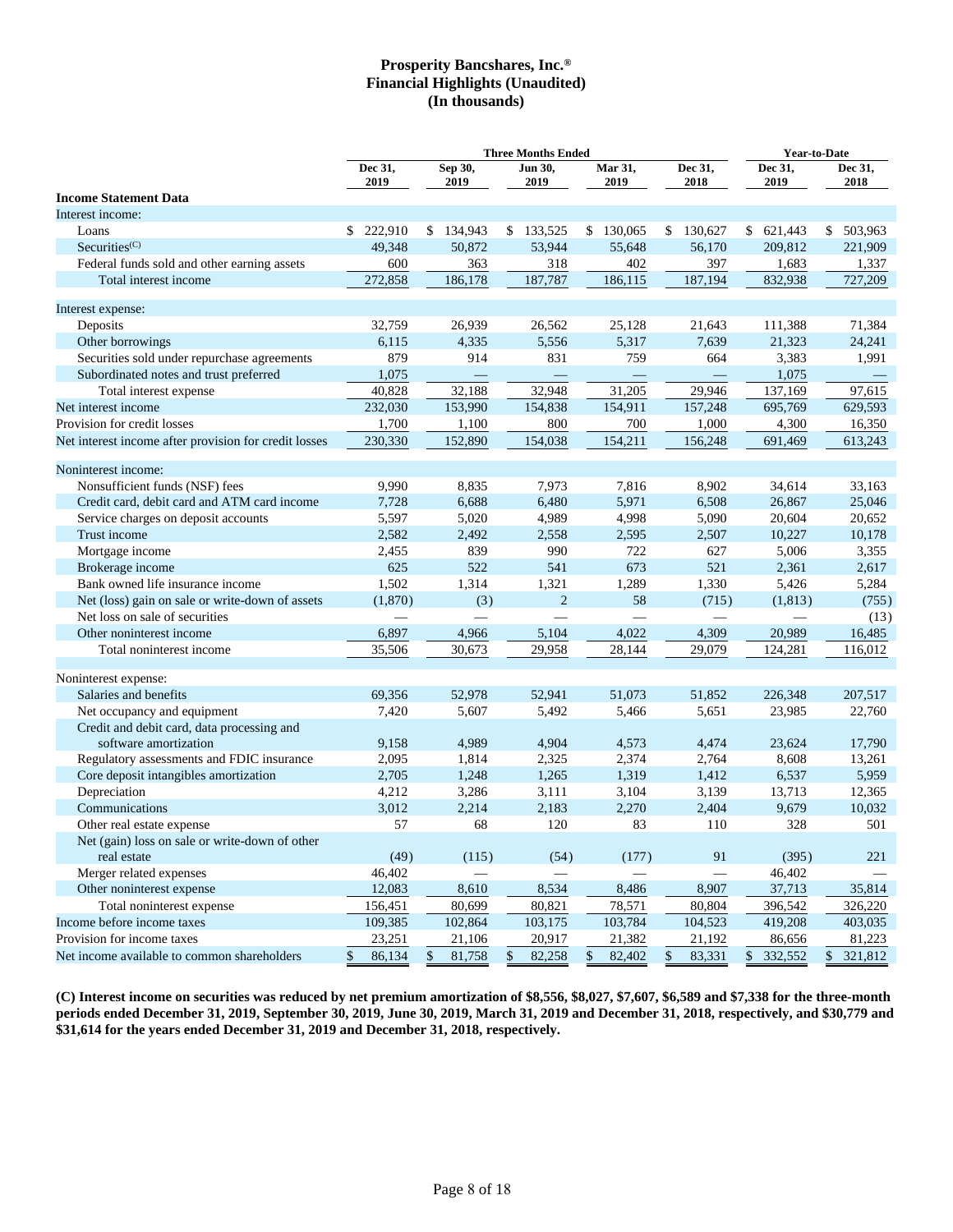### **Prosperity Bancshares, Inc. ® Financial Highlights (Unaudited) (Dollars and share amounts in thousands, except per share data and market prices)**

|                                                                        | <b>Three Months Ended</b> |                 |                      |                 |               |                 |                    |                 | <b>Year-to-Date</b> |                 |                 |            |                 |            |
|------------------------------------------------------------------------|---------------------------|-----------------|----------------------|-----------------|---------------|-----------------|--------------------|-----------------|---------------------|-----------------|-----------------|------------|-----------------|------------|
|                                                                        |                           | Dec 31,<br>2019 |                      | Sep 30,<br>2019 |               | Jun 30,<br>2019 |                    | Mar 31,<br>2019 |                     | Dec 31,<br>2018 | Dec 31,<br>2019 |            | Dec 31,<br>2018 |            |
| <b>Profitability</b>                                                   |                           |                 |                      |                 |               |                 |                    |                 |                     |                 |                 |            |                 |            |
| Net income $(D)$ $(E)$                                                 | S                         | 86,134          | \$                   | 81,758          | \$            | 82,258          | \$                 | 82,402          | \$                  | 83,331          |                 | \$ 332,552 |                 | \$ 321,812 |
| Basic earnings per share                                               | \$                        | 1.01            | \$                   | 1.19            | \$            | 1.18            | \$                 | 1.18            | \$                  | 1.19            | \$              | 4.52       | \$              | 4.61       |
| Diluted earnings per share                                             | $\mathbf{\hat{S}}$        | 1.01            | $\mathbf{\hat{S}}$   | 1.19            | \$            | 1.18            | $\mathsf{\$}$      | 1.18            | $\mathsf{\$}$       | 1.19            | $\mathsf{\$}$   | 4.52       | $\mathbb{S}$    | 4.61       |
| Return on average assets $(F)(J)$                                      |                           | 1.19%           |                      | 1.47%           |               | 1.46%           |                    | 1.46%           |                     | 1.47%           |                 | 1.38%      |                 | 1.42%      |
| Return on average common equity $(F)$ (J)                              |                           | 6.33%           |                      | 7.89%           |               | 7.92%           |                    | 8.05%           |                     | 8.25%           |                 | 7.46%      |                 | 8.15%      |
| Return on average tangible common equity (F) (G) (J)                   |                           | 12.50%          |                      | 14.77%          |               | 14.82%          |                    | 15.24%          |                     | 15.84%          |                 | 14.23%     |                 | 16.00%     |
| Tax equivalent net interest margin (D) (E) (H)                         |                           | 3.66%           |                      | 3.16%           |               | 3.16%           |                    | 3.20%           |                     | 3.15%           |                 | 3.32%      |                 | 3.18%      |
| Efficiency ratio $^{(G)(I)(K)}$                                        |                           | 58.07%          |                      | 43.70%          |               | 43.74%          |                    | 42.94%          |                     | 43.20%          |                 | 48.25%     |                 | 43.71%     |
| <b>Liquidity and Capital Ratios</b>                                    |                           |                 |                      |                 |               |                 |                    |                 |                     |                 |                 |            |                 |            |
| Equity to assets                                                       |                           | 18.55%          |                      | 18.68%          |               | 18.45%          |                    | 18.38%          |                     | 17.86%          |                 | 18.55%     |                 | 17.86%     |
| Common equity tier 1 capital                                           |                           | 12.30%          |                      | 16.68%          |               | 16.59%          |                    | 16.76%          |                     | 16.32%          |                 | 12.30%     |                 | 16.32%     |
| Tier 1 risk-based capital                                              |                           | 12.30%          |                      | 16.68%          |               | 16.59%          |                    | 16.76%          |                     | 16.32%          |                 | 12.30%     |                 | 16.32%     |
| Total risk-based capital                                               |                           | 12.70%          |                      | 17.34%          |               | 17.25%          |                    | 17.42%          |                     | 16.99%          |                 | 12.70%     |                 | 16.99%     |
| Tier 1 leverage capital                                                |                           | 10.37%          |                      | 10.86%          |               | 10.67%          |                    | 10.59%          |                     | 10.23%          |                 | 10.37%     |                 | 10.23%     |
| Period end tangible equity to period end tangible                      |                           |                 |                      |                 |               |                 |                    |                 |                     |                 |                 |            |                 |            |
| assets <sup>(G)</sup>                                                  |                           | 9.21%           |                      | 10.90%          |               | 10.75%          |                    | 10.66%          |                     | 10.21%          |                 | 9.21%      |                 | 10.21%     |
| <b>Other Data</b>                                                      |                           |                 |                      |                 |               |                 |                    |                 |                     |                 |                 |            |                 |            |
| Weighted-average shares used in computing<br>earnings per common share |                           |                 |                      |                 |               |                 |                    |                 |                     |                 |                 |            |                 |            |
| <b>Basic</b>                                                           |                           | 85,573          |                      | 68,738          |               | 69,806          |                    | 69,847          |                     | 69.838          |                 | 73,524     |                 | 69,821     |
| Diluted                                                                |                           | 85,573          |                      | 68,738          |               | 69,806          |                    | 69,847          |                     | 69,838          |                 | 73,524     |                 | 69,821     |
| Period end shares outstanding                                          |                           | 94,746          |                      | 68,397          |               | 69,261          |                    | 69,846          |                     | 69,847          |                 | 94,746     |                 | 69,847     |
| Cash dividends paid per common share                                   | \$                        | 0.46            | \$                   | 0.41            | \$            | 0.41            | \$                 | 0.41            | \$                  | 0.41            | \$              | 1.69       | \$              | 1.49       |
| Book value per common share                                            | \$                        | 63.02           | $\sqrt{\frac{2}{5}}$ | 60.34           | \$            | 59.60           | $\mathcal{S}$      | 58.84           | \$                  | 58.02           | \$              | 63.02      | \$              | 58.02      |
| Tangible book value per common share (G)                               | \$                        | 28.08           | \$                   | 32.12           | \$            | 31.72           | \$                 | 31.17           | \$                  | 30.34           | \$              | 28.08      | \$              | 30.34      |
| <b>Common Stock Market Price</b>                                       |                           |                 |                      |                 |               |                 |                    |                 |                     |                 |                 |            |                 |            |
| High                                                                   | \$                        | 74.35           | \$                   | 71.86           | \$            | 74.50           | \$                 | 75.36           | \$                  | 72.24           | \$              | 75.36      | \$              | 79.20      |
| Low                                                                    | \$                        | 66.60           | \$                   | 62.17           | \$            | 61.85           | \$                 | 61.65           | \$                  | 57.01           | \$              | 61.65      | \$              | 57.01      |
| Period end closing price                                               | $\mathbf{\hat{S}}$        | 71.89           | $\mathbf{\hat{S}}$   | 70.63           | $\mathsf{\$}$ | 66.05           | $\mathbf{\hat{s}}$ | 69.06           | $\mathsf{\$}$       | 62.30           | \$              | 71.89      | \$              | 62.30      |
| Employees - FTE                                                        |                           | 3,901           |                      | 3,044           |               | 3,046           |                    | 3,065           |                     | 3,036           |                 | 3,901      |                 | 3,036      |
| Number of banking centers                                              |                           | 285             |                      | 243             |               | 243             |                    | 242             |                     | 242             |                 | 285        |                 | 242        |

### **(D) Includes purchase accounting adjustments for the periods presented as follows:**

|                                |              | Year-to-Date |              |              |              |              |              |
|--------------------------------|--------------|--------------|--------------|--------------|--------------|--------------|--------------|
|                                | Dec 31, 2019 | Sep 30, 2019 | Jun 30, 2019 | Mar 31, 2019 | Dec 31, 2018 | Dec 31, 2019 | Dec 31, 2018 |
| <b>Loan discount accretion</b> |              |              |              |              |              |              |              |
| <b>ASC 310-20</b>              | \$17,834     | \$1,006      | \$880        | \$1,474      | \$1,289      | \$21.194     | \$5,668      |
| <b>ASC 310-30</b>              | \$5,908      | \$277        | \$347        | \$319        | \$1.614      | \$6.851      | \$8,241      |
| Securities net amortization    | \$201        | \$157        | \$255        | \$234        | \$270        | \$847        | \$1,404      |
| Time deposits amortization     | \$1.709      |              |              |              |              | \$1,709      | \$106        |

**(E) Using effective tax rate of 21.3%, 20.5%, 20.3%, 20.6% and 20.3% for the three-month periods ended December 31, 2019, September 30, 2019, June 30, 2019, March 31, 2019 and December 31, 2018, respectively, and 20.7% and 20.2% for the years ended December 31, 2019 and December 31, 2018, respectively.**

**(F) Interim periods annualized.**

**(G) Refer to the "Notes to Selected Financial Data" at the end of this Earnings Release for a reconciliation of this non-GAAP financial measure to the nearest GAAP financial measure.**

**(H) Net interest margin for all periods presented is based on average balances on an actual 365 day basis.**

**(I) Calculated by dividing total noninterest expense, excluding credit loss provisions and one-time merger and acquisition expenses, by net interest income plus noninterest income, excluding net gains and losses on the sale of assets and securities. Additionally, taxes are not part of this calculation.**

**(J) Excluding merger related expenses, net of tax, annualized returns on average assets, average common equity and average tangible common equity were**  $1.69\%$ <sup>(G)</sup>,  $9.02\%$ <sup>(G)</sup> and  $17.82\%$ <sup>(G)</sup> for the three months ended December 31, 2019, respectively, and  $1.53\%$ <sup>(G)</sup>,  $8.28\%$ <sup>(G)</sup> and  $15.80\%$ <sup>(G)</sup> for the year ended **December 31, 2019, respectively.**

**(K) Excluding merger related expenses, net of tax, the efficiency ratio was 40.85%(G) for the three months ended December 31, 2019 and 42.60%(G) for the year ended December 31, 2019.**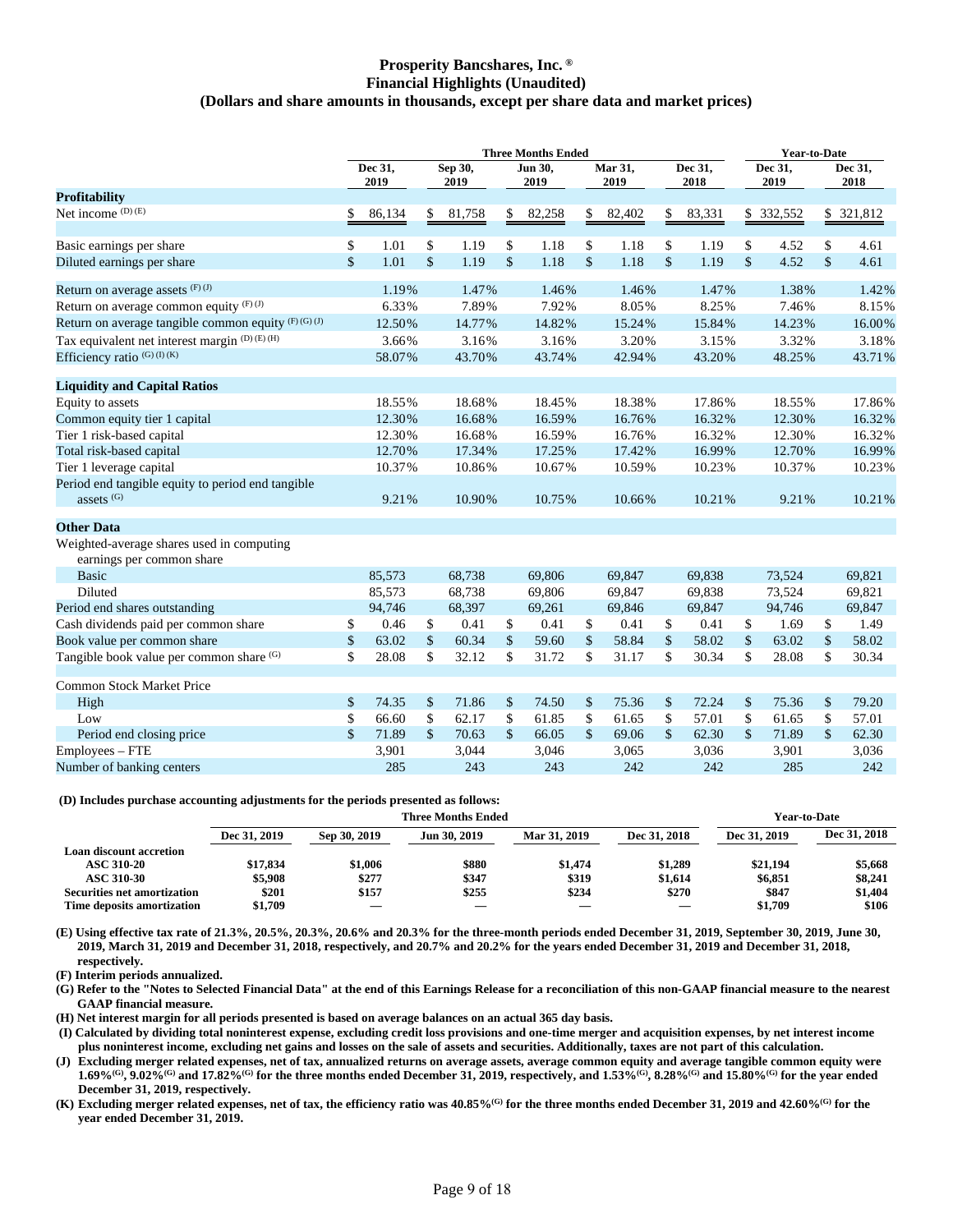| <b>YIELD ANALYSIS</b>                                    |                           |                                                       |                           |     |                           | <b>Three Months Ended</b>                             |                           |     |                           |                                                       |                           |     |
|----------------------------------------------------------|---------------------------|-------------------------------------------------------|---------------------------|-----|---------------------------|-------------------------------------------------------|---------------------------|-----|---------------------------|-------------------------------------------------------|---------------------------|-----|
|                                                          |                           | Dec 31, 2019                                          |                           |     |                           | Sep 30, 2019                                          |                           |     |                           | Dec 31, 2018                                          |                           |     |
|                                                          | Average<br><b>Balance</b> | <b>Interest</b><br>Earned/<br><b>Interest</b><br>Paid | Average<br>Yield/<br>Rate | (L) | Average<br><b>Balance</b> | <b>Interest</b><br>Earned/<br><b>Interest</b><br>Paid | Average<br>Yield/<br>Rate | (L) | Average<br><b>Balance</b> | <b>Interest</b><br>Earned/<br><b>Interest</b><br>Paid | Average<br>Yield/<br>Rate | (L) |
| Interest-earning assets:                                 |                           |                                                       |                           |     |                           |                                                       |                           |     |                           |                                                       |                           |     |
| Loans held for sale                                      | 57,171 \$<br>\$           | 570                                                   | 3.96%                     |     | 21,077 \$<br>\$           |                                                       | 266 5.01%                 |     | \$<br>28,407 \$           | 356                                                   | 4.97%                     |     |
| Loans held for investment                                | 15,261,163                | 212,466                                               | 5.52%                     |     | 10,589,272                | 134,677 5.05%                                         |                           |     | 10,291,189                | 130,271                                               | 5.02%                     |     |
| Loans held for investment - Warehouse                    |                           |                                                       |                           |     |                           |                                                       |                           |     |                           |                                                       |                           |     |
| Purchase Program                                         | 996,903                   | 9,874                                                 | 3.93%                     |     |                           |                                                       | 0.00%                     |     |                           |                                                       | 0.00%                     |     |
| <b>Total Loans</b>                                       | 16,315,237                | 222,910                                               | 5.42%                     |     | 10,610,349                | 134,943                                               | 5.05%                     |     | 10,319,596                | 130,627                                               | 5.02%                     |     |
| Investment securities                                    | 8,598,736                 | 49,348                                                | 2.28%                     | (M) | 8,758,056                 | 50,872                                                | 2.30%                     | (M) | 9,499,166                 | 56,170                                                | 2.35%                     | (M) |
| Federal funds sold and other earning assets              | 305,596                   | 600                                                   | 0.78%                     |     | 74,751                    | 363                                                   | 1.93%                     |     | 100,339                   | 397                                                   | 1.57%                     |     |
| Total interest-earning assets                            | 25,219,569                | 272,858                                               | 4.29%                     |     | 19,443,156                | 186,178                                               | 3.80%                     |     | 19,919,101                | 187,194                                               | 3.73%                     |     |
| Allowance for credit losses                              | (86,795)                  |                                                       |                           |     | (86,996)                  |                                                       |                           |     | (86, 464)                 |                                                       |                           |     |
| Noninterest-earning assets                               | 3,930,651                 |                                                       |                           |     | 2,849,936                 |                                                       |                           |     | 2,861,369                 |                                                       |                           |     |
| Total assets                                             | \$29,063,425              |                                                       |                           |     | \$22,206,096              |                                                       |                           |     | \$22,694,006              |                                                       |                           |     |
| Interest-bearing liabilities:                            |                           |                                                       |                           |     |                           |                                                       |                           |     |                           |                                                       |                           |     |
| Interest-bearing demand deposits                         | $$4,233,880$ \$           | 5,755                                                 | 0.54%                     |     | $$3,575,249$ \\$          |                                                       | 5,602 0.62%               |     | $$3,720,133$ \$           | 5,327                                                 | 0.57%                     |     |
| Savings and money market deposits                        | 7,109,754                 | 14,187                                                | 0.79%                     |     | 5,524,277                 | 12,588 0.90%                                          |                           |     | 5,382,699                 | 9,842                                                 | 0.73%                     |     |
| Certificates and other time deposits                     | 3,044,843                 | 12,817                                                | 1.67%                     |     | 2,083,803                 | 8,749                                                 | 1.67%                     |     | 2,087,871                 | 6,474                                                 | 1.23%                     |     |
| Other borrowings                                         | 1,403,686                 | 6,115                                                 | 1.73%                     |     | 749,814                   |                                                       | 4,335 2.29%               |     | 1,297,917                 | 7,639                                                 | 2.34%                     |     |
| Securities sold under repurchase agreements              | 351,580                   | 879                                                   | 0.99%                     |     | 315,277                   |                                                       | 914 1.15%                 |     | 285,984                   | 664                                                   | 0.92%                     |     |
| Subordinated notes and trust preferred                   | 87,963                    | 1,075                                                 | 4.85%                     |     |                           |                                                       | 0.00%                     |     |                           |                                                       | 0.00%                     |     |
| Total interest-bearing liabilities                       | 16,231,706                | 40,828                                                | $1.00\%$ <sup>(N)</sup>   |     | 12,248,420                | 32,188                                                | 1.04%                     | (N) | 12,774,604                | 29,946                                                | 0.93%                     | (N) |
| Noninterest-bearing liabilities:                         |                           |                                                       |                           |     |                           |                                                       |                           |     |                           |                                                       |                           |     |
| Noninterest-bearing demand deposits                      | 7,066,878                 |                                                       |                           |     | 5,701,419                 |                                                       |                           |     | 5,785,882                 |                                                       |                           |     |
| Other liabilities                                        | 320,855                   |                                                       |                           |     | 111,526                   |                                                       |                           |     | 95,124                    |                                                       |                           |     |
| <b>Total liabilities</b>                                 | 23,619,439                |                                                       |                           |     | 18,061,365                |                                                       |                           |     | 18,655,610                |                                                       |                           |     |
| Shareholders' equity                                     | 5,443,986                 |                                                       |                           |     | 4,144,731                 |                                                       |                           |     | 4,038,396                 |                                                       |                           |     |
| Total liabilities and shareholders' equity               | \$29,063,425              |                                                       |                           |     | \$22,206,096              |                                                       |                           |     | \$22,694,006              |                                                       |                           |     |
| Net interest income and margin                           |                           | \$232,030                                             | 3.65%                     |     |                           | \$153,990                                             | 3.14%                     |     |                           | \$157,248                                             | 3.13%                     |     |
| Non-GAAP to GAAP reconciliation:                         |                           |                                                       |                           |     |                           |                                                       |                           |     |                           |                                                       |                           |     |
| Tax equivalent adjustment                                |                           | 668                                                   |                           |     |                           | 791                                                   |                           |     |                           | 892                                                   |                           |     |
| Net interest income and margin (tax<br>equivalent basis) |                           | \$232,698                                             | 3.66%                     |     |                           | \$154,781 3.16%                                       |                           |     |                           | \$158,140                                             | 3.15%                     |     |

**(L) Annualized and based on an actual 365 day basis.**

**(M) Yield on securities was impacted by net premium amortization of \$8,556, \$8,027 and \$7,338 for the three-month periods ended December 31, 2019, September 30, 2019 and December 31, 2018, respectively.**

**(N) Total cost of funds, including noninterest bearing deposits, was 0.70%, 0.71% and 0.64% for the three months ended December 31, 2019, September 30, 2019 and December 31, 2018, respectively.**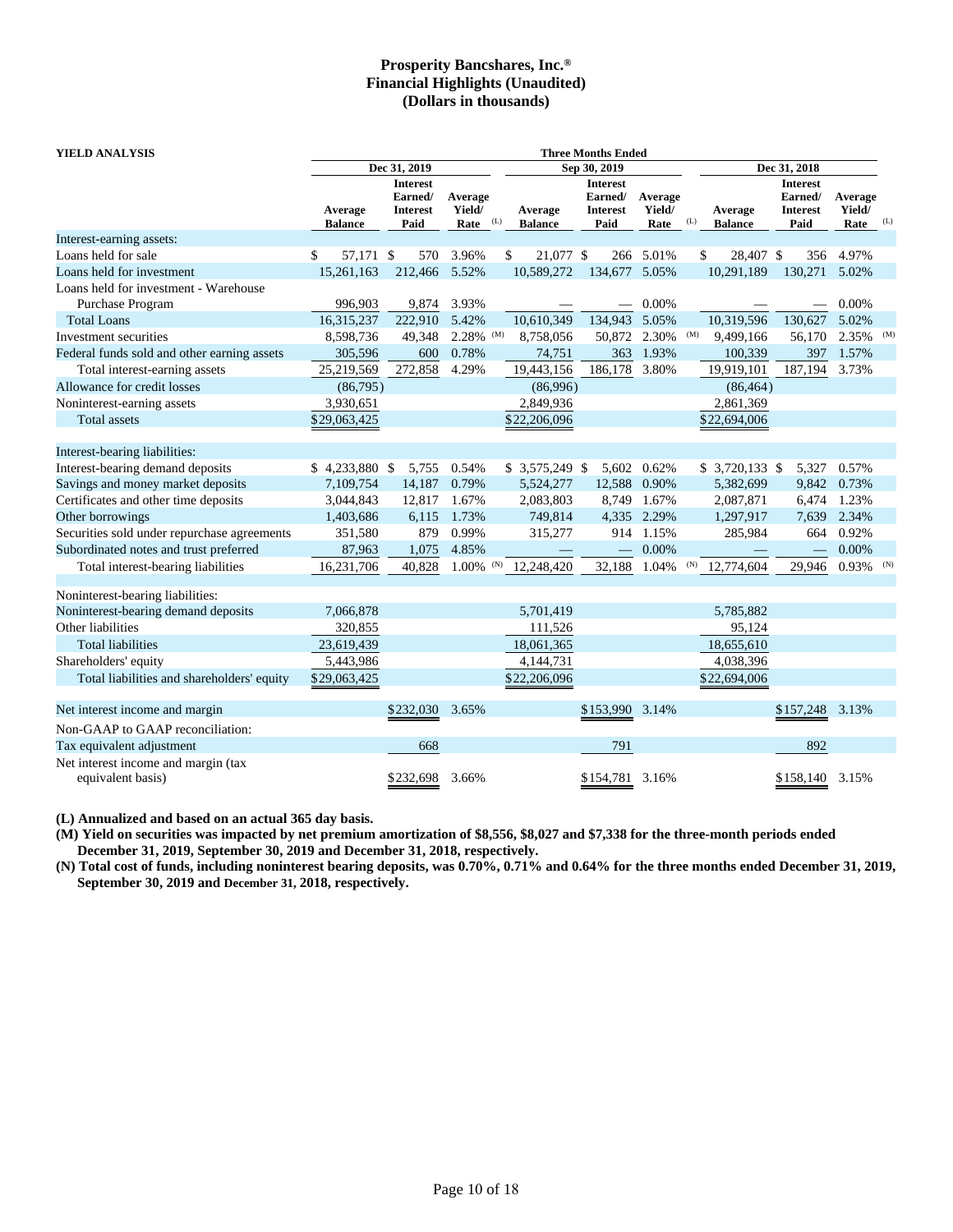| YIELD ANALYSIS                                            | Year-to-Date              |    |                                                       |                           |     |                           |    |                                                       |                           |     |  |
|-----------------------------------------------------------|---------------------------|----|-------------------------------------------------------|---------------------------|-----|---------------------------|----|-------------------------------------------------------|---------------------------|-----|--|
|                                                           |                           |    | Dec 31, 2019                                          |                           |     |                           |    | Dec 31, 2018                                          |                           |     |  |
|                                                           | Average<br><b>Balance</b> |    | <b>Interest</b><br>Earned/<br><b>Interest</b><br>Paid | Average<br>Yield/<br>Rate | (O) | Average<br><b>Balance</b> |    | <b>Interest</b><br>Earned/<br><b>Interest</b><br>Paid | Average<br>Yield/<br>Rate | (0) |  |
| Interest-earning assets:                                  |                           |    |                                                       |                           |     |                           |    |                                                       |                           |     |  |
| Loans held for sale                                       | \$<br>32,065              | \$ | 1,457                                                 | 4.54%                     |     | 29,427<br>\$              | \$ | 1,476                                                 | 5.02%                     |     |  |
| Loans held for investment                                 | 11,688,754                |    | 610,112                                               | 5.22%                     |     | 10,112,198                |    | 502,487                                               | 4.97%                     |     |  |
| Loans held for investment - Warehouse Purchase<br>Program | 251,274                   |    | 9,874                                                 | 3.93%                     |     |                           |    |                                                       | 0.00%                     |     |  |
| <b>Total loans</b>                                        | 11,972,093                |    | 621,443                                               | 5.19%                     |     | 10,141,625                |    | 503,963                                               | 4.97%                     |     |  |
| Investment securities                                     | 8,958,182                 |    | 209,812                                               | 2.34%                     | (P) | 9,664,404                 |    | 221,909                                               | 2.30%                     | (P) |  |
| Federal funds sold and other earning assets               | 129,622                   |    | 1,683                                                 | 1.30%                     |     | 82,521                    |    | 1,337                                                 | 1.62%                     |     |  |
| Total interest-earning assets                             | 21,059,897                |    | 832,938                                               | 3.96%                     |     | 19,888,550                |    | 727,209                                               | 3.66%                     |     |  |
| Allowance for credit losses                               | (86, 616)                 |    |                                                       |                           |     | (84,511)                  |    |                                                       |                           |     |  |
| Noninterest-earning assets                                | 3,114,426                 |    |                                                       |                           |     | 2,828,706                 |    |                                                       |                           |     |  |
| <b>Total</b> assets                                       | \$24,087,707              |    |                                                       |                           |     | \$22,632,745              |    |                                                       |                           |     |  |
| Interest-bearing liabilities:                             |                           |    |                                                       |                           |     |                           |    |                                                       |                           |     |  |
| Interest-bearing demand deposits                          | \$ 3,917,413              | \$ | 23,982                                                | 0.61%                     |     | \$ 3,937,479              | \$ | 20,072                                                | 0.51%                     |     |  |
| Savings and money market deposits                         | 5,941,929                 |    | 50,681                                                | 0.85%                     |     | 5,417,014                 |    | 30,999                                                | 0.57%                     |     |  |
| Certificates and other time deposits                      | 2,314,174                 |    | 36,725                                                | 1.59%                     |     | 2,101,287                 |    | 20,313                                                | 0.97%                     |     |  |
| Other borrowings                                          | 971,409                   |    | 21,323                                                | 2.20%                     |     | 1,189,459                 |    | 24,241                                                | 2.04%                     |     |  |
| Securities sold under repurchase agreements               | 307,277                   |    | 3,383                                                 | 1.10%                     |     | 300,429                   |    | 1,991                                                 | 0.66%                     |     |  |
| Subordinated notes and trust preferred                    | 21,991                    |    | 1,075                                                 | 4.89%                     |     |                           |    |                                                       | 0.00%                     |     |  |
| Total interest-bearing liabilities                        | 13,474,193                |    | 137,169                                               | 1.02%                     | (Q) | 12,945,668                |    | 97,616                                                | 0.75%                     | (Q) |  |
| Noninterest-bearing liabilities:                          |                           |    |                                                       |                           |     |                           |    |                                                       |                           |     |  |
| Noninterest-bearing demand deposits                       | 6,006,914                 |    |                                                       |                           |     | 5,650,720                 |    |                                                       |                           |     |  |
| Other liabilities                                         | 148,079                   |    |                                                       |                           |     | 88,524                    |    |                                                       |                           |     |  |
| <b>Total liabilities</b>                                  | 19,629,186                |    |                                                       |                           |     | 18,684,912                |    |                                                       |                           |     |  |
| Shareholders' equity                                      | 4,458,521                 |    |                                                       |                           |     | 3,947,833                 |    |                                                       |                           |     |  |
| Total liabilities and shareholders' equity                | \$24,087,707              |    |                                                       |                           |     | \$22,632,745              |    |                                                       |                           |     |  |
| Net interest income and margin                            |                           | S  | 695,769                                               | 3.30%                     |     |                           | \$ | 629,593                                               | 3.17%                     |     |  |
| Non-GAAP to GAAP reconciliation:                          |                           |    |                                                       |                           |     |                           |    |                                                       |                           |     |  |
| Tax equivalent adjustment                                 |                           |    | 3,149                                                 |                           |     |                           |    | 3,615                                                 |                           |     |  |
| Net interest income and margin (tax equivalent basis)     |                           | \$ | 698,918                                               | 3.32%                     |     |                           | \$ | 633,208                                               | 3.18%                     |     |  |

**(O) Annualized and based on an actual 365 day basis.**

**(P) Yield on securities was impacted by net premium amortization of \$30,779 and \$31,614 for the years ended December 31, 2019 and 2018, respectively.**

**(Q) Total cost of funds, including noninterest bearing deposits, was 0.70% and 0.52% for the years ended December 31, 2019 and 2018, respectively.**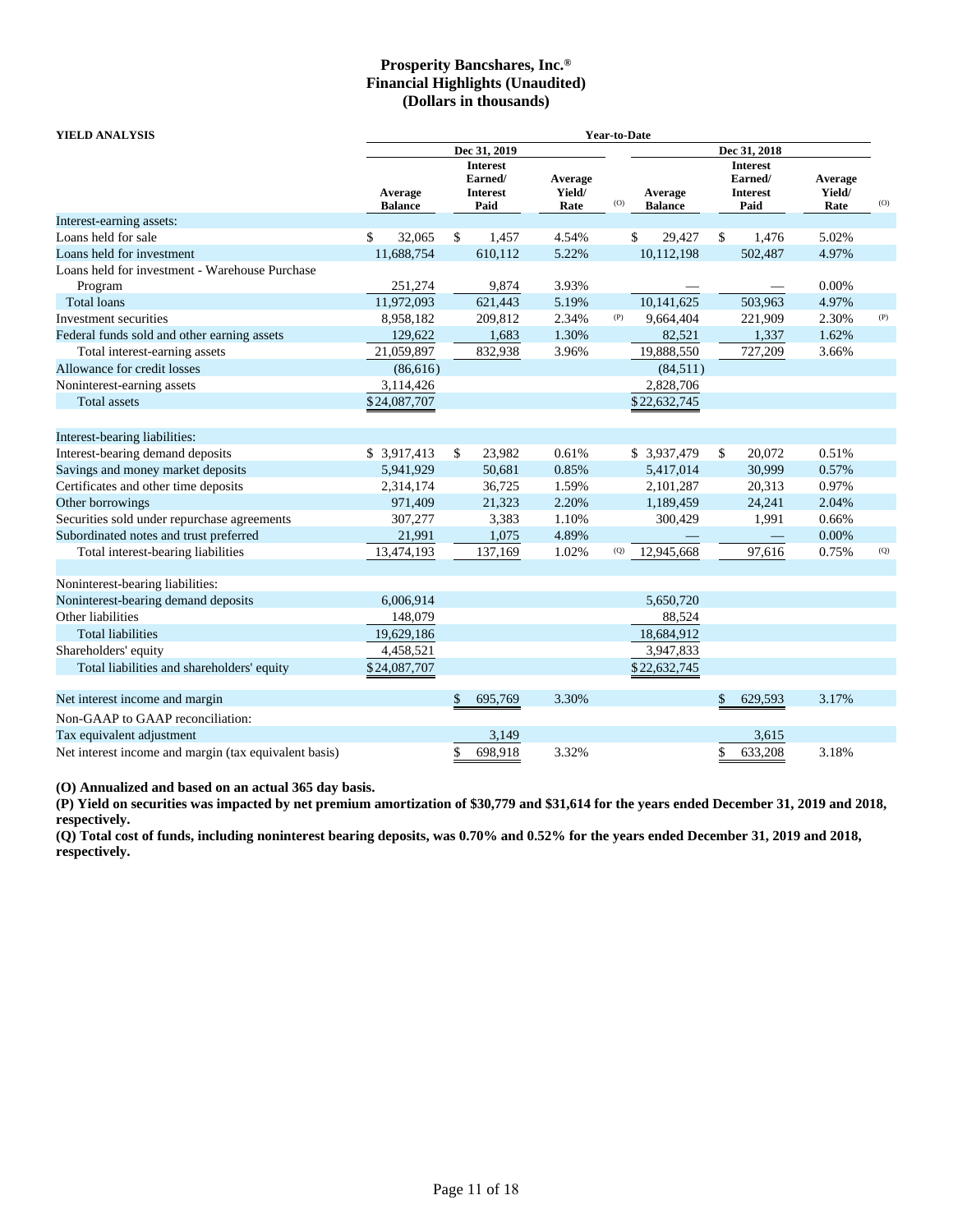|                                                | <b>Three Months Ended</b> |              |              |              |              |  |  |  |  |  |
|------------------------------------------------|---------------------------|--------------|--------------|--------------|--------------|--|--|--|--|--|
|                                                | Dec 31, 2019              | Sep 30, 2019 | Jun 30, 2019 | Mar 31, 2019 | Dec 31, 2018 |  |  |  |  |  |
| YIELD TREND <sup>(R)</sup>                     |                           |              |              |              |              |  |  |  |  |  |
| <b>Interest-Earning Assets:</b>                |                           |              |              |              |              |  |  |  |  |  |
| Loans held for sale                            | 3.96%                     | 5.01%        | 5.12%        | 4.95%        | 4.97%        |  |  |  |  |  |
| Loans held for investment                      | 5.52%                     | 5.05%        | 5.08%        | 5.09%        | 5.02%        |  |  |  |  |  |
| Loans held for investment - Warehouse Purchase |                           |              |              |              |              |  |  |  |  |  |
| Program                                        | 3.93%                     |              |              |              |              |  |  |  |  |  |
| <b>Total loans</b>                             | 5.42%                     | 5.05%        | 5.09%        | 5.08%        | 5.02%        |  |  |  |  |  |
| Investment securities (S)                      | 2.28%                     | 2.30%        | 2.36%        | 2.43%        | 2.35%        |  |  |  |  |  |
| Federal funds sold and other earning assets    | 0.78%                     | 1.93%        | 1.98%        | 2.27%        | 1.57%        |  |  |  |  |  |
| Total interest-earning assets                  | 4.29%                     | 3.80%        | 3.81%        | 3.82%        | 3.73%        |  |  |  |  |  |
| <b>Interest-Bearing Liabilities:</b>           |                           |              |              |              |              |  |  |  |  |  |
| Interest-bearing demand deposits               | 0.54%                     | 0.62%        | $0.63\%$     | $0.67\%$     | 0.57%        |  |  |  |  |  |
| Savings and money market deposits              | 0.79%                     | 0.90%        | 0.90%        | 0.83%        | 0.73%        |  |  |  |  |  |
| Certificates and other time deposits           | 1.67%                     | 1.67%        | 1.57%        | 1.40%        | 1.23%        |  |  |  |  |  |
| Other borrowings                               | 1.73%                     | 2.29%        | 2.52%        | 2.55%        | 2.34%        |  |  |  |  |  |
| Securities sold under repurchase agreements    | 0.99%                     | 1.15%        | 1.15%        | 1.13%        | 0.92%        |  |  |  |  |  |
| Subordinated notes and trust preferred         | 4.85%                     |              |              |              |              |  |  |  |  |  |
| Total interest-bearing liabilities             | 1.00%                     | 1.04%        | 1.05%        | 0.99%        | 0.93%        |  |  |  |  |  |
| Net Interest Margin                            | 3.65%                     | 3.14%        | 3.14%        | 3.18%        | 3.13%        |  |  |  |  |  |
| Net Interest Margin (tax equivalent)           | 3.66%                     | 3.16%        | 3.16%        | 3.20%        | 3.15%        |  |  |  |  |  |

**(R) Annualized and based on average balances on an actual 365 day basis.**

**(S) Yield on securities was impacted by net premium amortization of \$8,556, \$8,027, \$7,607, \$6,589 and \$7,338 for the three-month periods ended December 31, 2019, September 30, 2019, June 30, 2019, March 31, 2019 and December 31, 2018, respectively.**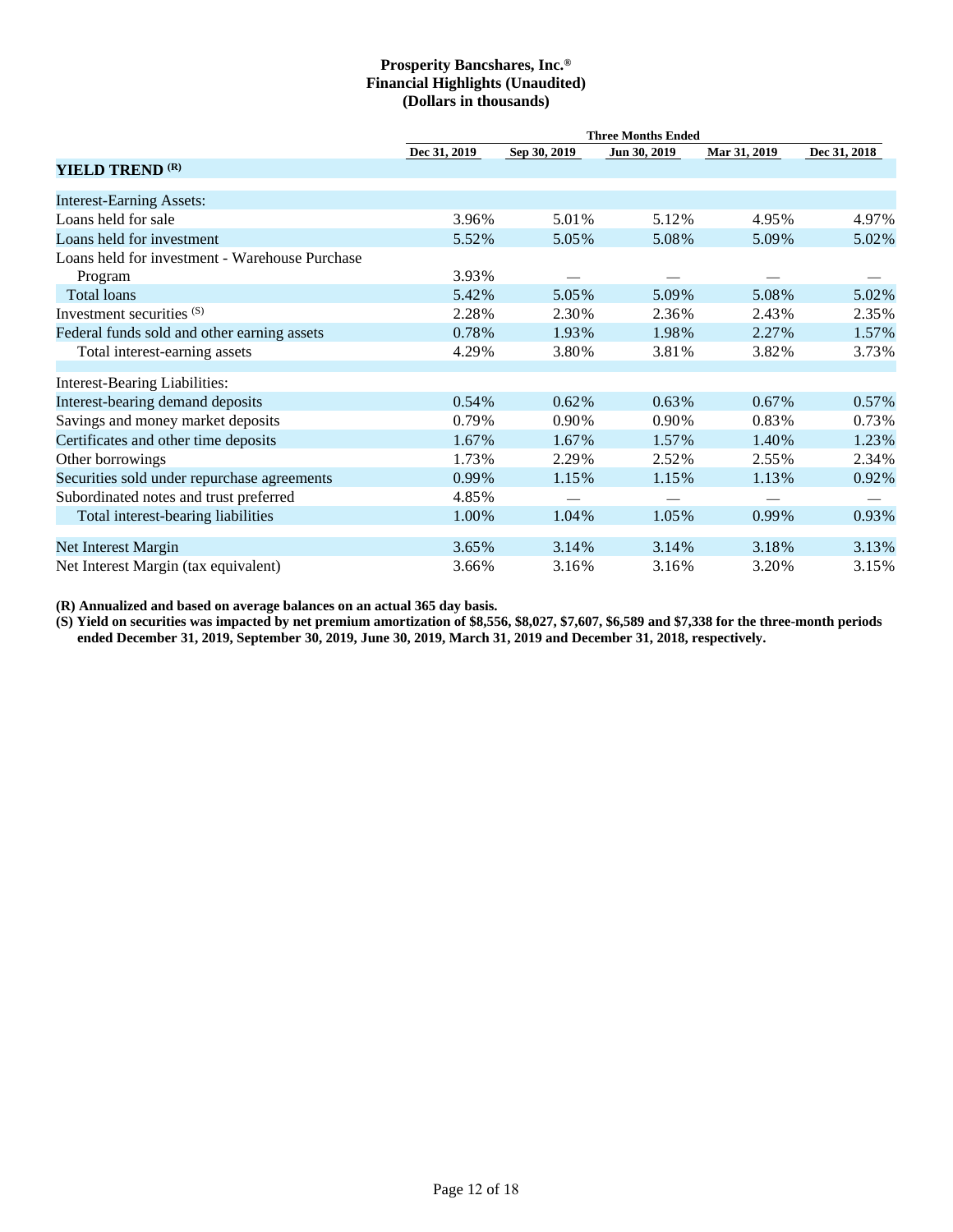|                                                | <b>Three Months Ended</b> |                        |                        |                        |                        |  |  |  |  |  |
|------------------------------------------------|---------------------------|------------------------|------------------------|------------------------|------------------------|--|--|--|--|--|
|                                                | Dec 31, 2019              | Sep 30, 2019           | Jun 30, 2019           | Mar 31, 2019           |                        |  |  |  |  |  |
| <b>Balance Sheet Averages</b>                  |                           |                        |                        |                        |                        |  |  |  |  |  |
| Loans held for sale                            | \$.<br>57,171             | $\mathbb{S}$<br>21,077 | $\mathbb{S}$<br>24,787 | $\mathbb{S}$<br>24,993 | $\mathbb{S}$<br>28,407 |  |  |  |  |  |
| Loans held for investment                      | 15,261,163                | 10,589,272             | 10,495,638             | 10,367,242             | 10,291,189             |  |  |  |  |  |
| Loans held for investment - Warehouse Purchase |                           |                        |                        |                        |                        |  |  |  |  |  |
| Program                                        | 996,903                   |                        |                        |                        |                        |  |  |  |  |  |
| <b>Total Loans</b>                             | 16,315,237                | 10,610,349             | 10,520,425             | 10,392,235             | 10,319,596             |  |  |  |  |  |
| Investment securities                          | 8,598,736                 | 8,758,056              | 9,185,877              | 9,299,963              | 9,499,166              |  |  |  |  |  |
| Federal funds sold and other earning assets    | 305,596                   | 74,751                 | 64,335                 | 71,842                 | 100,339                |  |  |  |  |  |
| Total interest-earning assets                  | 25,219,569                | 19,443,156             | 19,770,637             | 19,764,040             | 19,919,101             |  |  |  |  |  |
| Allowance for credit losses                    | (86,795)                  | (86,996)               | (86, 158)              | (86,507)               | (86, 464)              |  |  |  |  |  |
| Cash and due from banks                        | 275,072                   | 230,986                | 227,653                | 266,316                | 252,481                |  |  |  |  |  |
| Goodwill                                       | 2,658,133                 | 1,900,845              | 1,900,845              | 1,900,845              | 1,900,845              |  |  |  |  |  |
| Core deposit intangibles, net                  | 28,912                    | 29,682                 | 30,933                 | 32,243                 | 33,580                 |  |  |  |  |  |
| Other real estate                              | 4,864                     | 997                    | 2,053                  | 2,100                  | 1,325                  |  |  |  |  |  |
| Fixed assets, net                              | 308,692                   | 263,495                | 260,054                | 257,811                | 257,726                |  |  |  |  |  |
| Other assets                                   | 654,978                   | 423,931                | 420,940                | 404,724                | 415,412                |  |  |  |  |  |
| Total assets                                   | \$29,063,425              | \$22,206,096           | \$22,526,957           | \$22,541,572           | \$22,694,006           |  |  |  |  |  |
|                                                |                           |                        |                        |                        |                        |  |  |  |  |  |
| Noninterest-bearing deposits                   | 7,066,878<br>\$.          | \$5,701,419            | 5,674,615<br>\$        | \$5,557,821            | 5,785,882<br>\$        |  |  |  |  |  |
| Interest-bearing demand deposits               | 4,233,880                 | 3,575,249              | 3,714,968              | 4,148,377              | 3,720,133              |  |  |  |  |  |
| Savings and money market deposits              | 7,109,754                 | 5,524,277              | 5,647,494              | 5,472,789              | 5,382,699              |  |  |  |  |  |
| Certificates and other time deposits           | 3,044,843                 | 2,083,803              | 2,057,033              | 2,062,753              | 2,087,871              |  |  |  |  |  |
| Total deposits                                 | 21,455,355                | 16,884,748             | 17,094,110             | 17,241,740             | 16,976,585             |  |  |  |  |  |
| Other borrowings                               | 1,403,686                 | 749,814                | 883,557                | 844,873                | 1,297,917              |  |  |  |  |  |
| Securities sold under repurchase agreements    | 351,580                   | 315,277                | 288,666                | 272,630                | 285,984                |  |  |  |  |  |
| Subordinated notes and trust preferred         | 87,963                    |                        |                        |                        |                        |  |  |  |  |  |
| Other liabilities                              | 320,855                   | 111,526                | 108,246                | 86,868                 | 95,124                 |  |  |  |  |  |
| Shareholders' equity                           | 5,443,986                 | 4,144,731              | 4,152,378              | 4,095,461              | 4,038,396              |  |  |  |  |  |
| Total liabilities and equity                   | \$29,063,425              | \$22,206,096           | \$22,526,957           | \$22,541,572           | \$22,694,006           |  |  |  |  |  |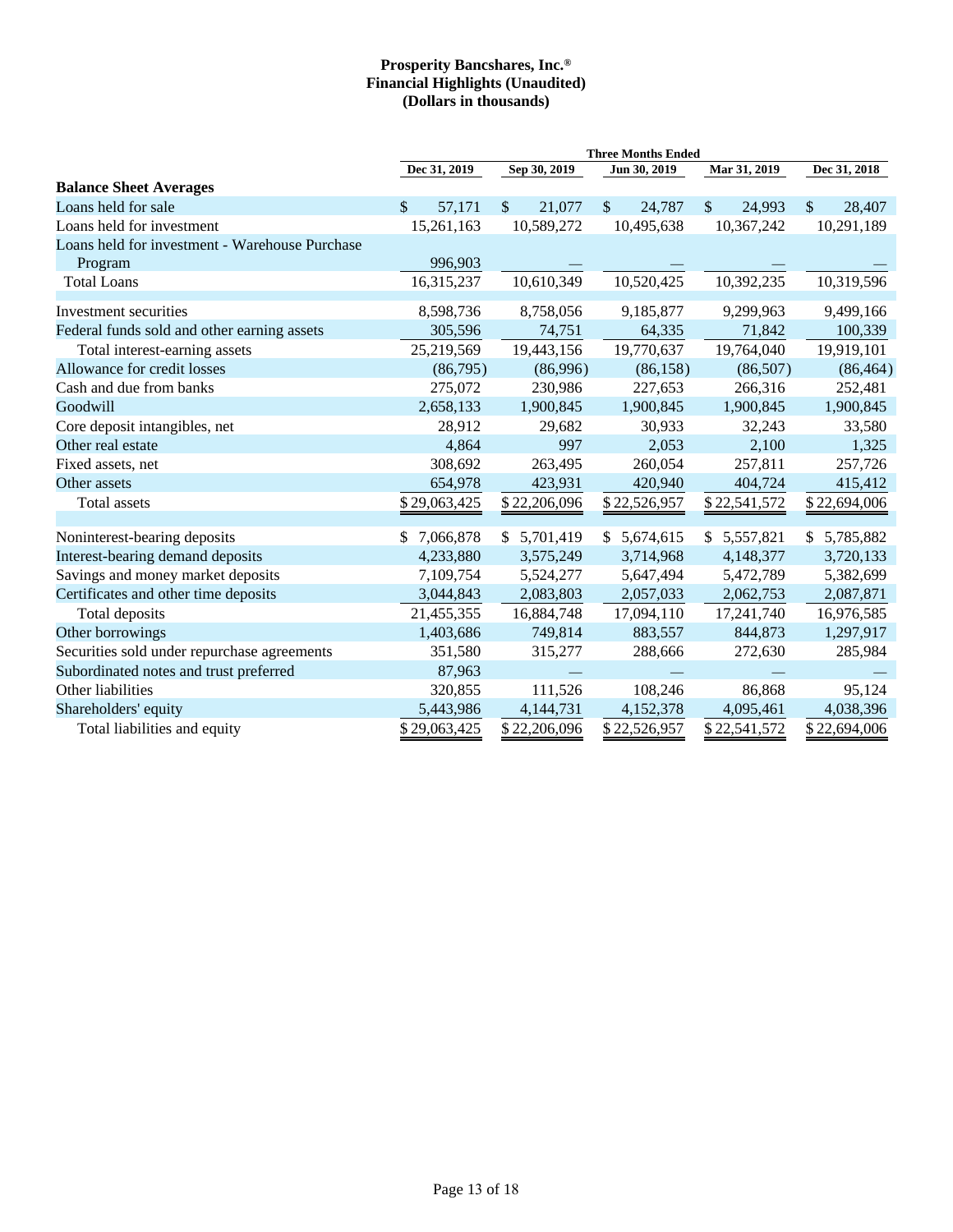|                                                        | Dec 31, 2019 |             | Sep 30, 2019       |          | Jun 30, 2019      |       | Mar 31, 2019       |          | Dec 31, 2018      |       |
|--------------------------------------------------------|--------------|-------------|--------------------|----------|-------------------|-------|--------------------|----------|-------------------|-------|
| <b>Period End Balances</b>                             |              |             |                    |          |                   |       |                    |          |                   |       |
| <b>Loan Portfolio</b>                                  |              |             |                    |          |                   |       |                    |          |                   |       |
| Commercial and industrial                              | \$2,507,318  |             | 13.3% \$ 1,120,913 |          | 10.5% \$1,158,657 |       | 10.9% \$1,117,753  |          | 10.7% \$1,111,089 | 10.7% |
| Warehouse purchase program                             | 1,552,762    | 8.2%        |                    |          |                   |       |                    |          |                   |       |
| Construction, land development and<br>other land loans | 2,064,167    | 11.0%       | 1,764,648          | 16.5%    | 1,739,308         | 16.4% | 1,709,283          | 16.4%    | 1,622,289         | 15.7% |
|                                                        | 3,880,382    | 20.6%       | 2,472,907          | 23.2%    | 2,456,506         | 23.2% | 2,444,434          | 23.5%    | 2,438,949         | 23.5% |
| 1-4 family residential<br>Home equity                  | 507,029      | 2.6%        | 250,775            | 2.3%     | 256,772           | 2.4%  | 262,276            | 2.5%     | 267,960           | 2.6%  |
| Commercial real estate (includes                       |              |             |                    |          |                   |       |                    |          |                   |       |
| multi-family residential)                              | 6,556,285    | 34.9%       | 3,652,176          | 34.3%    | 3,551,668         | 33.6% | 3,496,688          | 33.6%    | 3,538,557         | 34.1% |
| Agriculture (includes farmland)                        | 680,855      | 3.6%        | 729,585            | 6.8%     | 736,470           | 7.0%  | 708,348            | 6.8%     | 729,501           | 7.0%  |
| Consumer and other                                     | 398,271      | 2.1%        | 342,839            | 3.2%     | 321,023           | 3.0%  | 294,405            | 2.8%     | 289,486           | 2.8%  |
| Energy                                                 | 698,277      | 3.7%        | 339,502            | 3.2%     | 366,971           | 3.5%  | 380,835            | 3.7%     | 372,482           | 3.6%  |
| <b>Total loans</b>                                     | \$18,845,346 |             | \$10,673,345       |          | \$10,587,375      |       | \$10,414,022       |          | \$10,370,313      |       |
|                                                        |              |             |                    |          |                   |       |                    |          |                   |       |
| <b>Deposit Types</b>                                   |              |             |                    |          |                   |       |                    |          |                   |       |
| Noninterest-bearing DDA                                | \$7,763,894  | $32.1\%$ \$ | 5,784,002          | 34.2% \$ | 5,691,236         |       | 33.7% \$ 5,673,707 | 33.0% \$ | 5,666,115         | 32.8% |
| <b>Interest-bearing DDA</b>                            | 5,100,938    | 21.1%       | 3,564,419          | 21.0%    | 3,530,581         | 20.9% | 3,875,109          | 22.5%    | 4,124,412         | 23.9% |
| Money market                                           | 5,099,024    | 21.1%       | 3,457,728          | 20.4%    | 3,438,164         | 20.3% | 3,302,445          | 19.2%    | 3,115,531         | 18.1% |
| <b>Savings</b>                                         | 2,756,297    | 11.3%       | 2,027,621          | 12.0%    | 2,158,159         | 12.8% | 2,293,134          | 13.3%    | 2,271,170         | 13.2% |
| Certificates and other time deposits                   | 3,479,579    | 14.4%       | 2,096,150          | 12.4%    | 2,069,489         | 12.3% | 2,053,375          | 12.0%    | 2,079,330         | 12.0% |
| Total deposits                                         | \$24,199,732 |             | \$16,929,920       |          | \$16,887,629      |       | \$17,197,770       |          | \$17,256,558      |       |
|                                                        |              |             |                    |          |                   |       |                    |          |                   |       |
| Loan to Deposit Ratio                                  | 77.9%        |             | 63.0%              |          | 62.7%             |       | 60.6%              |          | 60.1%             |       |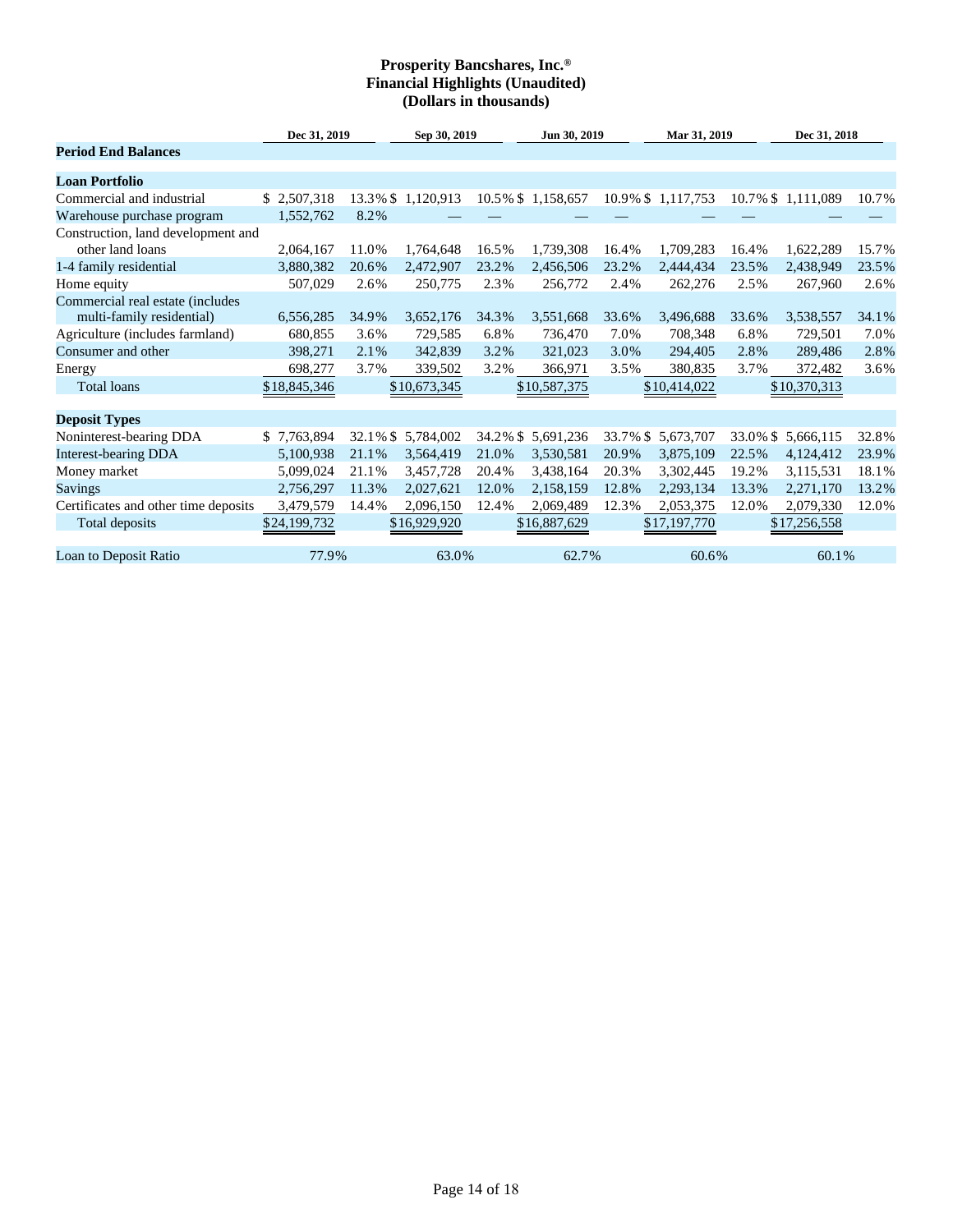| <b>Construction Loans</b>              |                  |              |                  |              |                  |              |                  |      |               |      |
|----------------------------------------|------------------|--------------|------------------|--------------|------------------|--------------|------------------|------|---------------|------|
|                                        |                  | Dec 31, 2019 |                  | Sep 30, 2019 |                  | Jun 30, 2019 | Mar 31, 2019     |      | Dec 31, 2018  |      |
|                                        |                  |              |                  |              |                  |              |                  |      |               |      |
| Single family residential construction | $$614.64729.7\%$ |              | 462,714 26.2% \$ |              | 446,868 25.7% \$ |              | 454,041 26.5% \$ |      | 441.487 27.2% |      |
| Land development                       | 88.529           | 4.3%         | 80,711           | 4.6%         | 87,825           | 5.0%         | 84,562           | 4.9% | 89.226        | 5.5% |
| Raw land                               | 233.559 11.3%    |              | 171.609          | 9.7%         | 168.531          | 9.7%         | 156,674          | 9.2% | 152.516       | 9.4% |
| Residential lots                       | 138.961          | 6.7%         | 123.265          | 7.0%         | 121.586          | 7.0%         | 119.301          | 7.0% | 124,429       | 7.6% |
| Commercial lots                        | 101.960          | 4.9%         | 102.084          | 5.8%         | 105.633          | 6.1%         | 92.683           | 5.4% | 92.234        | 5.7% |
| Commercial construction and other      | 890.597 43.1%    |              | 825,001 46.7%    |              | 809.680 46.5%    |              | 802.996 47.0%    |      | 723,740 44.6% |      |
| Net unaccreted discount                | (4,086)          |              | (736)            |              | (815)            |              | (974)            |      | (1,343)       |      |
| Total construction loans               | \$2,064,167      |              | \$1,764,648      |              | \$1,739,308      |              | \$1,709,283      |      | \$1,622,289   |      |

### **Non-Owner Occupied Commercial Real Estate Loans by Metropolitan Statistical Area (MSA) as of December 31, 2019**

|                                     | <b>Houston</b> | <b>Dallas</b>             | Austin       | <b>OK City</b> | Tulsa     | Other $(T)$ | Total            |
|-------------------------------------|----------------|---------------------------|--------------|----------------|-----------|-------------|------------------|
| <b>Collateral Type</b>              |                |                           |              |                |           |             |                  |
| Shopping center/retail              | 338,206        | 285,964<br>$\mathbb{S}^-$ | 41,409<br>S. | 16,430         | 32,278    | 283,604     | 997,891<br>S.    |
| Commercial and industrial buildings | 148,712        | 81,904                    | 13,567       | 12,239         | 19,402    | 172.120     | 447,944          |
| Office buildings                    | 205,845        | 687,145                   | 30,731       | 43,229         | 5,983     | 85,333      | 1,058,266        |
| Medical buildings                   | 51.298         | 51,952                    | 12.917       | 5.560          | 26,045    | 51,681      | 199,453          |
| <b>Apartment buildings</b>          | 335,635        | 722,153                   | 35,915       | 10,846         | 42,351    | 232,955     | 1,379,855        |
| Hotel                               | 60.519         | 85,912                    | 26,172       | 30,318         |           | 135.753     | 338,674          |
| Other                               | 58,735         | 29,892                    | 18,748       | 10,811         | 4,555     | 106,120     | 228,861          |
| Total                               | \$1,198,950    | \$1,944,922               | \$179,459    | \$129,433      | \$130,614 | \$1,067,566 | $$4,650,944$ (U) |

### **Acquired Loans**

|                                                     |                                                 | <b>Acquired Loans Accounted for</b><br><b>Under ASC 310-20</b> |                                      |                                                 | <b>Acquired Loans Accounted for</b><br><b>Under ASC 310-30</b> |                       | <b>Total Loans Accounted for</b><br>Under ASC 310-20 and 310-30 |                       |                                      |  |  |  |  |
|-----------------------------------------------------|-------------------------------------------------|----------------------------------------------------------------|--------------------------------------|-------------------------------------------------|----------------------------------------------------------------|-----------------------|-----------------------------------------------------------------|-----------------------|--------------------------------------|--|--|--|--|
|                                                     |                                                 | <b>Balance</b>                                                 |                                      |                                                 | <b>Balance</b>                                                 | <b>Balance</b>        |                                                                 | <b>Balance</b>        |                                      |  |  |  |  |
|                                                     | <b>Balance at</b><br><b>Acquisition</b><br>Date | at<br>Sep 30,<br>2019                                          | <b>Balance</b> at<br>Dec 31,<br>2019 | <b>Balance at</b><br><b>Acquisition</b><br>Date | at<br>Sep 30,<br>2019                                          | at<br>Dec 31,<br>2019 | <b>Balance at</b><br><b>Acquisition</b><br>Date                 | at<br>Sep 30,<br>2019 | <b>Balance at</b><br>Dec 31,<br>2019 |  |  |  |  |
| Loan marks:                                         |                                                 |                                                                |                                      |                                                 |                                                                |                       |                                                                 |                       |                                      |  |  |  |  |
| Acquired banks <sup>(V)</sup>                       | 229,080                                         | \$11,473                                                       | \$<br>10,115                         | 142,128                                         | 1,888<br>\$                                                    | 1,562<br>S            | 371,208<br>-\$                                                  | 13,361<br>\$          | \$<br>11,677                         |  |  |  |  |
| LegacyTexas merger $(W)$                            | 116,519                                         |                                                                | 100,015                              | 177,924                                         |                                                                | 165,758               | 294,443                                                         |                       | 265,773                              |  |  |  |  |
| Total                                               | 345,599                                         | 11,473                                                         | 110,130                              | 320,052                                         | 1,888                                                          | 167,320               | 665,651                                                         | 13,361                | 277,450                              |  |  |  |  |
|                                                     |                                                 |                                                                |                                      |                                                 |                                                                |                       |                                                                 |                       |                                      |  |  |  |  |
| <b>Acquired portfolio loan balances:</b>            |                                                 |                                                                |                                      |                                                 |                                                                |                       |                                                                 |                       |                                      |  |  |  |  |
| Acquired banks <sup>(V)</sup>                       | 5.690.998                                       | 431,319                                                        | 379,729                              | 275,221                                         | 9,630                                                          | 7.889                 | 5,966,219                                                       | 440,949               | 387,618                              |  |  |  |  |
| LegacyTexas merger $(W)$                            | 6,595,161                                       | —                                                              | 6,191,083                            | 414,352                                         |                                                                | 402,896               | 7,009,513                                                       |                       | 6,593,979                            |  |  |  |  |
| Total                                               | 12,286,159                                      | 431,319                                                        | 6,570,812                            | 689,573                                         | 9,630                                                          | 410.785               | 12.975.732                                                      | (X)<br>440.949        | 6,981,597                            |  |  |  |  |
|                                                     |                                                 |                                                                |                                      |                                                 |                                                                |                       |                                                                 |                       |                                      |  |  |  |  |
| Acquired portfolio loan balances less loan<br>marks | \$11,940,560                                    | \$419,846                                                      | \$6,460,682                          | 369,521                                         | 7,742<br>\$.                                                   | \$243,465             | \$12,310,081                                                    | \$427,588             | \$6,704,147                          |  |  |  |  |

**(T) Includes other MSA and non-MSA regions.**

**(U) Represents a portion of total commercial real estate loans of \$6.556 billion as of December 31, 2019.**

**(V) Includes Bank of Texas, Bank Arlington, American State Bank, Community National Bank, First Federal Bank Texas, Coppermark Bank, First Victoria National Bank, The F&M Bank & Trust Company and Tradition Bank.**

**(W) LegacyTexas merger was completed on November 1, 2019. During the fourth quarter of 2019, LegacyTexas added \$7.010 billion in loans with related purchase accounting adjustments of \$294.443 million at acquisition date.**

**(X) Actual principal balances acquired.**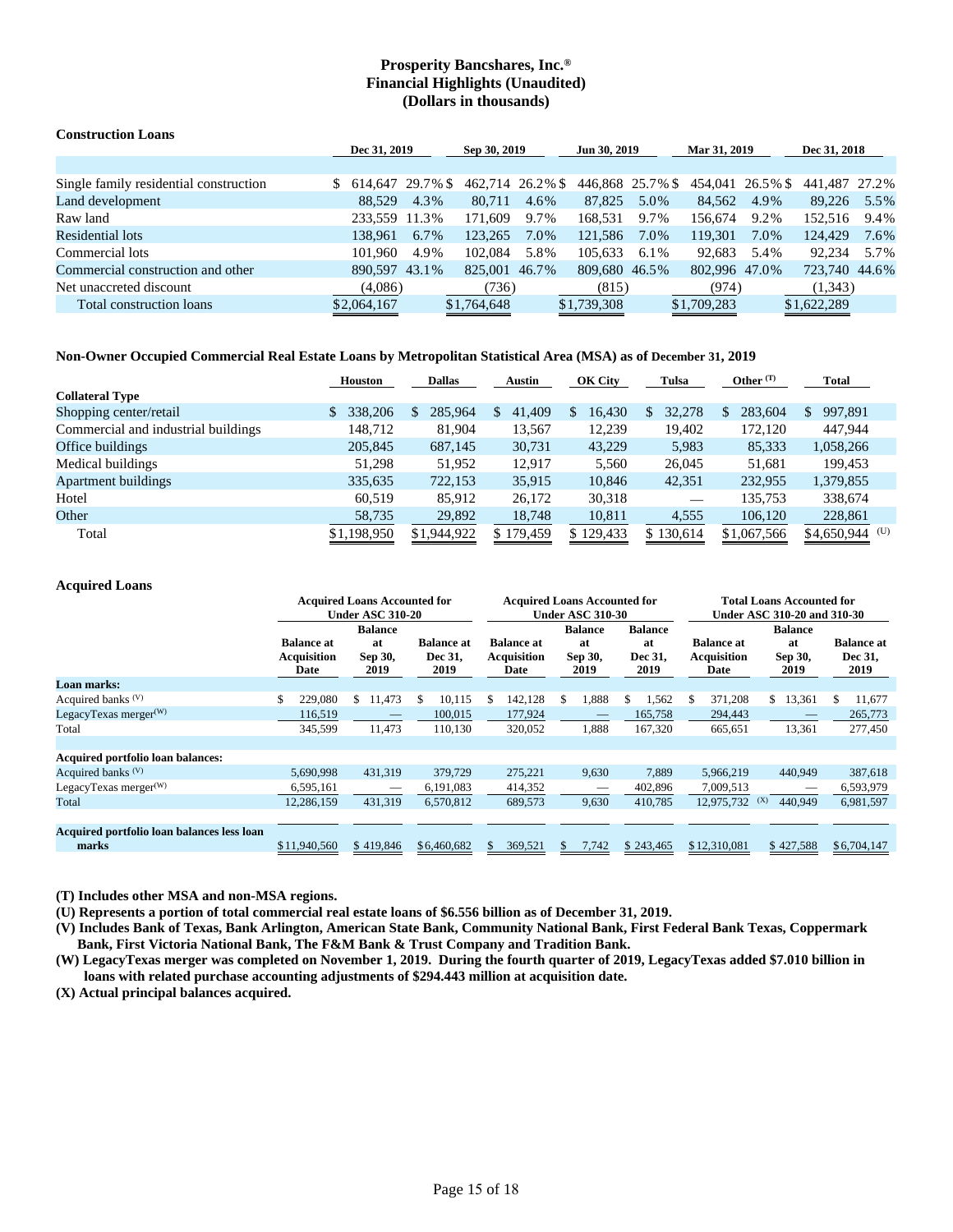|                                                                                                                                                                                     | <b>Three Months Ended</b> |                 |               |                 |              |                 |    |                 |                           |                 | <b>Year-to-Date</b> |                 |                    |                 |
|-------------------------------------------------------------------------------------------------------------------------------------------------------------------------------------|---------------------------|-----------------|---------------|-----------------|--------------|-----------------|----|-----------------|---------------------------|-----------------|---------------------|-----------------|--------------------|-----------------|
|                                                                                                                                                                                     |                           | Dec 31,<br>2019 |               | Sep 30,<br>2019 |              | Jun 30.<br>2019 |    | Mar 31,<br>2019 |                           | Dec 31,<br>2018 |                     | Dec 31.<br>2019 |                    | Dec 31,<br>2018 |
| <b>Asset Quality</b>                                                                                                                                                                |                           |                 |               |                 |              |                 |    |                 |                           |                 |                     |                 |                    |                 |
| Nonaccrual loans                                                                                                                                                                    | \$                        | 55,243          | \$            | 49,973          | \$           | 37,289          | \$ | 37,491          | \$                        | 13,147          | \$                  | 55.243          | \$                 | 13.147          |
| Accruing loans 90 or more days past due                                                                                                                                             |                           | 441             |               | 341             |              | 1,594           |    | 647             |                           | 4,004           |                     | 441             |                    | 4,004           |
| Total nonperforming loans                                                                                                                                                           |                           | 55.684          |               | 50,314          |              | 38,883          |    | 38,138          |                           | 17,151          |                     | 55.684          |                    | 17,151          |
| Repossessed assets                                                                                                                                                                  |                           | 324             |               | 28              |              | 670             |    | 649             |                           |                 |                     | 324             |                    |                 |
| Other real estate                                                                                                                                                                   |                           | 6,935           |               | 815             |              | 2,005           |    | 2,096           |                           | 1,805           |                     | 6,935           |                    | 1,805           |
| Total nonperforming assets                                                                                                                                                          | \$                        | 62,943          | \$            | 51,157          | \$           | 41,558          | \$ | 40,883          | \$                        | 18,956          | \$                  | 62,943          | \$                 | 18,956          |
| Nonperforming assets:                                                                                                                                                               |                           |                 |               |                 |              |                 |    |                 |                           |                 |                     |                 |                    |                 |
| Commercial and industrial (includes energy)                                                                                                                                         | \$                        | 17,086          | \$            | 15,974          | \$           | 17,592          | \$ | 17,119          | \$                        | 4,435           | \$                  | 17,086          | \$                 | 4,435           |
| Construction, land development and other land<br>loans                                                                                                                              |                           | 1,177           |               | 874             |              | 2,296           |    | 1,488           |                           | 3.100           |                     | 1,177           |                    | 3,100           |
| 1-4 family residential (includes home equity)                                                                                                                                       |                           | 26,453          |               | 19,600          |              | 16,641          |    | 17,508          |                           | 8,135           |                     | 26,453          |                    | 8,135           |
| Commercial real estate (includes multi-family<br>residential)                                                                                                                       |                           | 18,031          |               | 14,384          |              | 4,352           |    | 4,166           |                           | 2,982           |                     | 18,031          |                    | 2,982           |
| Agriculture (includes farmland)                                                                                                                                                     |                           | 101             |               | 285             |              | 616             |    | 542             |                           | 256             |                     | 101             |                    | 256             |
| Consumer and other                                                                                                                                                                  |                           | 95              |               | 40              |              | 61              |    | 60              |                           | 48              |                     | 95              |                    | 48              |
| Total                                                                                                                                                                               | \$                        | 62,943          | \$            | 51,157          | \$           | 41,558          | \$ | 40,883          | \$                        | 18,956          | \$                  | 62,943          | \$                 | 18,956          |
| Number of loans/properties                                                                                                                                                          |                           | 236             |               | 89              |              | 92              |    | 84              |                           | 83              |                     | 236             |                    | 83              |
| Allowance for credit losses at end of period                                                                                                                                        | \$                        | 87,469          | \$            | 87,061          | \$           | 87,006          | \$ | 86,091          | \$                        | 86,440          | \$                  | 87,469          | \$                 | 86,440          |
| Net charge-offs (recoveries):                                                                                                                                                       |                           |                 |               |                 |              |                 |    |                 |                           |                 |                     |                 |                    |                 |
| Commercial and industrial (includes energy)                                                                                                                                         | $\mathcal{S}$             | 76              | $\mathsf{\$}$ | (83)            | $\mathbb{S}$ | (828)           | \$ | 1,719           | $\boldsymbol{\mathsf{S}}$ | (685)           | $\mathsf{\$}$       | 884             | $\mathbf{\hat{S}}$ | 9,035           |
| Construction, land development and other land<br>loans                                                                                                                              |                           | (6)             |               | (6)             |              | $\tau$          |    |                 |                           | 97              |                     | (5)             |                    | 218             |
| 1-4 family residential (includes home equity)                                                                                                                                       |                           | 20              |               | (9)             |              | 11              |    | (3)             |                           | 42              |                     | 19              |                    | 424             |
| Commercial real estate (includes multi-family<br>residential)                                                                                                                       |                           | 254             |               | (1)             |              | (1)             |    | (1)             |                           | 34              |                     | 251             |                    | 1,512           |
| Agriculture (includes farmland)                                                                                                                                                     |                           | (18)            |               | 278             |              | 46              |    | (1,278)         |                           | (54)            |                     | (972)           |                    | (273)           |
| Consumer and other                                                                                                                                                                  |                           | 965             |               | 867             |              | 650             |    | 612             |                           | 1,122           |                     | 3,094           |                    | 3,035           |
| Total                                                                                                                                                                               | \$                        | 1,291           | \$            | 1,046           | \$           | (115)           | \$ | 1,049           | \$                        | 556             | \$                  | 3,271           | \$                 | 13,951          |
| <b>Asset Quality Ratios</b>                                                                                                                                                         |                           |                 |               |                 |              |                 |    |                 |                           |                 |                     |                 |                    |                 |
| Nonperforming assets to average interest-earning<br>assets                                                                                                                          |                           | 0.25%           |               | 0.26%           |              | 0.21%           |    | 0.21%           |                           | 0.10%           |                     | 0.30%           |                    | 0.10%           |
| Nonperforming assets to loans and other real estate                                                                                                                                 |                           | 0.33%           |               | 0.48%           |              | 0.39%           |    | 0.39%           |                           | 0.18%           |                     | 0.33%           |                    | 0.18%           |
| Net charge-offs to average loans (annualized)                                                                                                                                       |                           | $0.03\,\%$      |               | 0.04%           |              |                 |    | 0.04%           |                           | 0.02%           |                     | 0.03%           |                    | 0.14%           |
| Allowance for credit losses to total loans                                                                                                                                          |                           | 0.46%           |               | 0.82%           |              | 0.82%           |    | 0.83%           |                           | 0.83%           |                     | 0.46%           |                    | 0.83%           |
| Allowance for credit losses to total loans, excluding                                                                                                                               |                           |                 |               |                 |              |                 |    |                 |                           |                 |                     |                 |                    |                 |
| Warehouse Purchase Program loans                                                                                                                                                    |                           | 0.51%           |               | 0.82%           |              | 0.82%           |    | 0.83%           |                           | 0.83%           |                     | 0.51%           |                    | 0.83%           |
| Allowance for credit losses to total loans (excluding<br>acquired loans accounted for under ASC Topics<br>310-20 and 310-30 and Warehouse Purchase<br>Program loans) <sup>(G)</sup> |                           | 0.83%           |               | 0.85%           |              | 0.86%           |    | 0.87%           |                           | 0.88%           |                     | 0.83%           |                    | 0.88%           |
|                                                                                                                                                                                     |                           |                 |               |                 |              |                 |    |                 |                           |                 |                     |                 |                    |                 |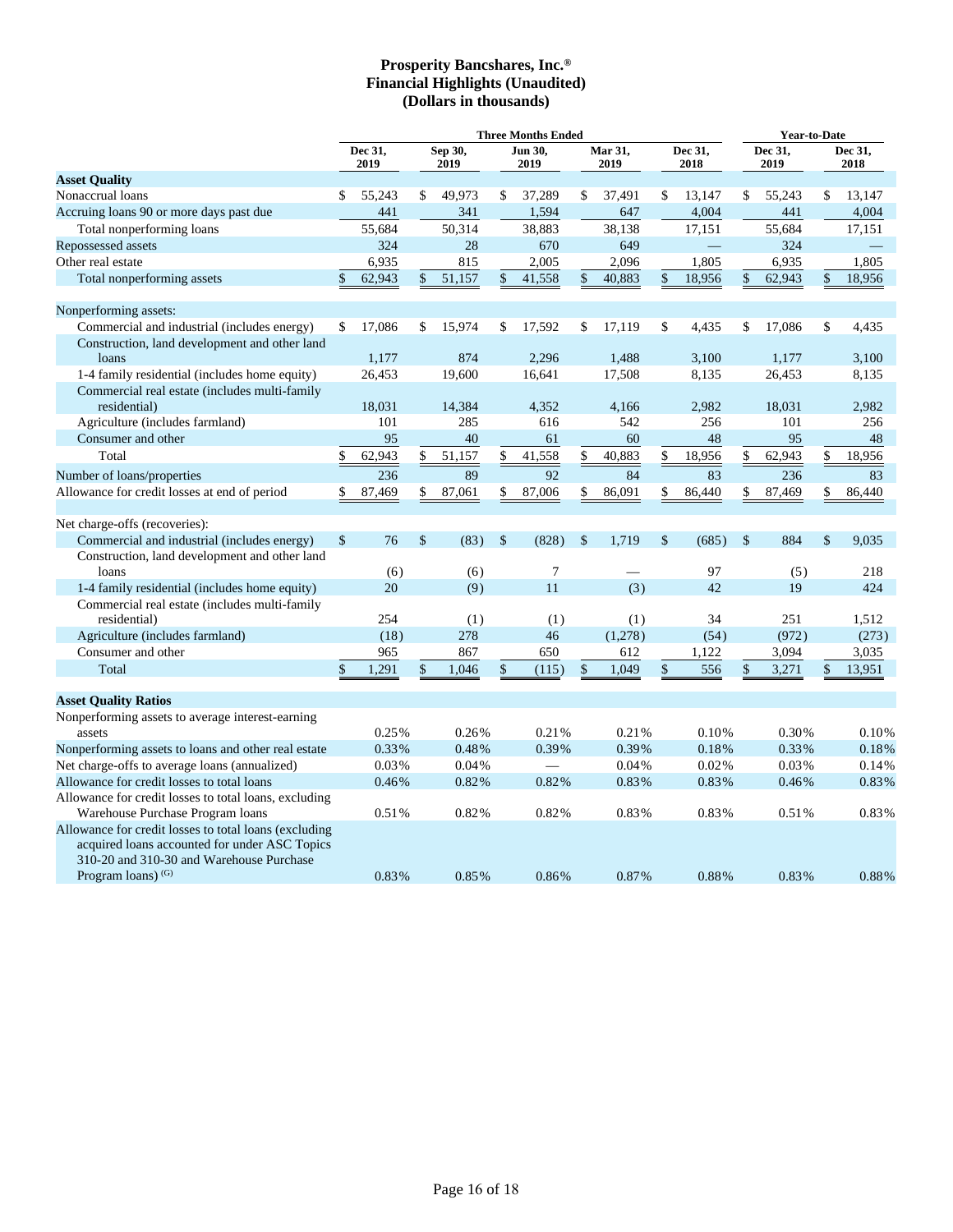# **Prosperity Bancshares, Inc.® Notes to Selected Financial Data (Unaudited)**

(Dollars and share amounts in thousands, except per share data)

### **NOTES TO SELECTED FINANCIAL DATA**

Prosperity's management uses certain non-GAAP (generally accepted accounting principles) financial measures to evaluate its performance. Specifically, Prosperity reviews diluted earnings per share excluding merger related expenses, tangible book value per share, return on average tangible common equity, the tangible equity to tangible assets ratio and the efficiency ratio, excluding net gains and losses on the sale of assets and securities, for internal planning and forecasting purposes. In addition, due to the application of purchase accounting, Prosperity uses certain non-GAAP financial measures and ratios that exclude the impact of these items to evaluate its allowance for credit losses to total loans (excluding acquired loans accounted for under ASC Topics 310-20 and 310-30 and Warehouse Purchase Program loans). Prosperity has included information below relating to these non-GAAP financial measures for the applicable periods presented.

|                                                                                                                                                    | <b>Three Months Ended</b> |              |                 |              |                 |              |              |                 |                 | <b>Year-to-Date</b> |                 |              |                 |              |
|----------------------------------------------------------------------------------------------------------------------------------------------------|---------------------------|--------------|-----------------|--------------|-----------------|--------------|--------------|-----------------|-----------------|---------------------|-----------------|--------------|-----------------|--------------|
|                                                                                                                                                    | Dec 31,<br>2019           |              | Sep 30,<br>2019 |              | Jun 30,<br>2019 |              |              | Mar 31,<br>2019 | Dec 31,<br>2018 |                     | Dec 31,<br>2019 |              | Dec 31,<br>2018 |              |
| Reconciliation of diluted earnings per share to diluted<br>earnings per share, excluding merger related<br>expenses:                               |                           |              |                 |              |                 |              |              |                 |                 |                     |                 |              |                 |              |
| Net income                                                                                                                                         | \$                        | 86,134       | \$              | 81,758       | \$              | 82,258       | \$           | 82,402          | \$              | 83,331              | \$              | 332,552      | \$              | 321,812      |
| Add: merger related expenses, net of $\text{tax}(Y)$                                                                                               |                           | 36,658       |                 |              |                 |              |              |                 |                 |                     |                 | 36,658       |                 |              |
| Net income, excluding merger related expenses, net of<br>$\text{tax}^{(Y)}$                                                                        | \$                        | 122,792      | \$              | 81,758       | \$              | 82,258       | \$           | 82,402          | \$              | 83,331              | \$              | 369,210      | \$              | 321,812      |
| Weighted average diluted shares outstanding                                                                                                        |                           | 85,573       |                 | 68,738       |                 | 69,806       |              | 69,847          |                 | 69,838              |                 | 73.524       |                 | 69,821       |
| Merger related expenses per diluted share, net of $\text{tax}(Y)$                                                                                  | \$                        | 0.43         |                 |              |                 |              |              |                 |                 |                     | \$              | 0.50         |                 |              |
| Diluted earnings per share, excluding merger related<br>expenses, net of $\text{tax}^{(Y)}$                                                        | \$                        | 1.44         | \$              | 1.19         | \$              | 1.18         | \$           | 1.18            | \$              | 1.19                | \$              | 5.02         | \$              | 4.61         |
| Reconciliation of return on average assets to return on<br>average assets excluding merger related expenses,<br>net of tax:                        |                           |              |                 |              |                 |              |              |                 |                 |                     |                 |              |                 |              |
| Net income, excluding merger related expenses, net of<br>$\text{tax}^{(Y)}$                                                                        |                           | 122,792      | \$              | 81,758       | \$              | 82,258       | \$           | 82,402          | \$              | 83,331              | \$              | 369,210      |                 | 321,812      |
| Average total assets                                                                                                                               |                           | \$29,063,425 |                 | \$22,206,096 |                 | \$22,526,957 |              | \$22,541,572    |                 | \$22,694,006        |                 | \$24,087,706 |                 | \$22,632,745 |
| Return on average assets excluding merger related<br>expenses, net of tax $(F)$ $(Y)$                                                              |                           | 1.69%        |                 | 1.47%        |                 | 1.46%        |              | 1.46%           |                 | 1.47%               |                 | 1.53%        |                 | 1.42%        |
| Reconciliation of return on average common equity to<br>return on average common equity excluding<br>merger related expenses, net of tax:          |                           |              |                 |              |                 |              |              |                 |                 |                     |                 |              |                 |              |
| Net income, excluding merger related expenses, net of<br>$\text{tax}^{(Y)}$                                                                        | \$                        | 122,792      | \$              | 81,758       | \$              | 82,258       | \$           | 82,402          | \$              | 83,331              | \$              | 369,210      | \$              | 321,812      |
| Average shareholders' equity                                                                                                                       |                           | \$5,443,986  |                 | \$4,144,731  |                 | \$4,152,378  | $\mathbb{S}$ | 4,095,461       |                 | \$4,038,396         |                 | \$4,458,521  |                 | \$ 3,947,833 |
| Return on average common equity excluding merger<br>related expenses, net of tax $(F)$ $(Y)$                                                       |                           | 9.02%        |                 | 7.89%        |                 | 7.92%        |              | 8.05%           |                 | 8.25%               |                 | 8.28%        |                 | 8.15%        |
| Reconciliation of return on average common equity to<br>return on average tangible common equity:                                                  |                           |              |                 |              |                 |              |              |                 |                 |                     |                 |              |                 |              |
| Net income                                                                                                                                         | \$                        | 86,134       | \$              | 81,758       | \$              | 82,258       | \$           | 82,402          | \$              | 83,331              | \$              | 332,552      | \$              | 321,812      |
| Average shareholders' equity                                                                                                                       |                           | \$5,443,986  |                 | \$4.144.731  |                 | \$4.152.378  |              | \$4,095,461     |                 | \$4,038,396         |                 | \$4,458,521  |                 | \$3,947,833  |
| Less: Average goodwill and other intangible assets                                                                                                 |                           | (2,687,045)  |                 | (1,930,527)  |                 | (1,931,778)  |              | (1,933,088)     |                 | (1,934,425)         |                 | (2,122,154)  |                 | (1,936,639)  |
| Average tangible shareholders' equity                                                                                                              |                           | \$2.756.941  |                 | \$2,214,204  |                 | \$2.220,600  |              | \$2,162,373     |                 | \$2,103,971         |                 | \$2,336,367  |                 | \$2.011.194  |
| Return on average tangible common equity $(F)$                                                                                                     |                           | 12.50%       |                 | 14.77%       |                 | 14.82%       |              | 15.24%          |                 | 15.84%              |                 | 14.23%       |                 | 16.00%       |
| Reconciliation of return on average common equity to<br>return on average tangible common equity<br>excluding merger related expenses, net of tax: |                           |              |                 |              |                 |              |              |                 |                 |                     |                 |              |                 |              |
| Net income excluding merger related expenses, net of<br>$\text{tax}^{(\text{Y})}$                                                                  | \$                        | 122,792      | \$              | 81,758       | \$              | 82,258       |              | 82,402          | \$              | 83,331              |                 | 369,210      | \$              | 321,812      |
| Average shareholders' equity                                                                                                                       |                           | \$5,443,986  |                 | \$4,144,731  |                 | \$4,152,378  |              | \$4,095,461     |                 | \$4,038,396         |                 | \$4,458,521  |                 | \$3,947,833  |
| Less: Average goodwill and other intangible assets                                                                                                 |                           | (2,687,045)  |                 | (1,930,527)  |                 | (1,931,778)  |              | (1,933,088)     |                 | (1,934,425)         |                 | (2,122,154)  |                 | (1,936,639)  |
| Average tangible shareholders' equity                                                                                                              |                           | \$2,756,941  |                 | \$2,214,204  | \$              | 2,220,600    |              | \$2,162,373     |                 | \$2,103,971         |                 | \$2,336,367  |                 | \$2,011,194  |
| Return on average tangible common equity excluding<br>merger related expenses, net of tax $(F)$ $(Y)$                                              |                           | 17.82%       |                 | 14.77%       |                 | 14.82%       |              | 15.24%          |                 | 15.84%              |                 | 15.80%       |                 | 16.00%       |

**(Y) Calculated assuming a federal tax rate of 21.0%.**